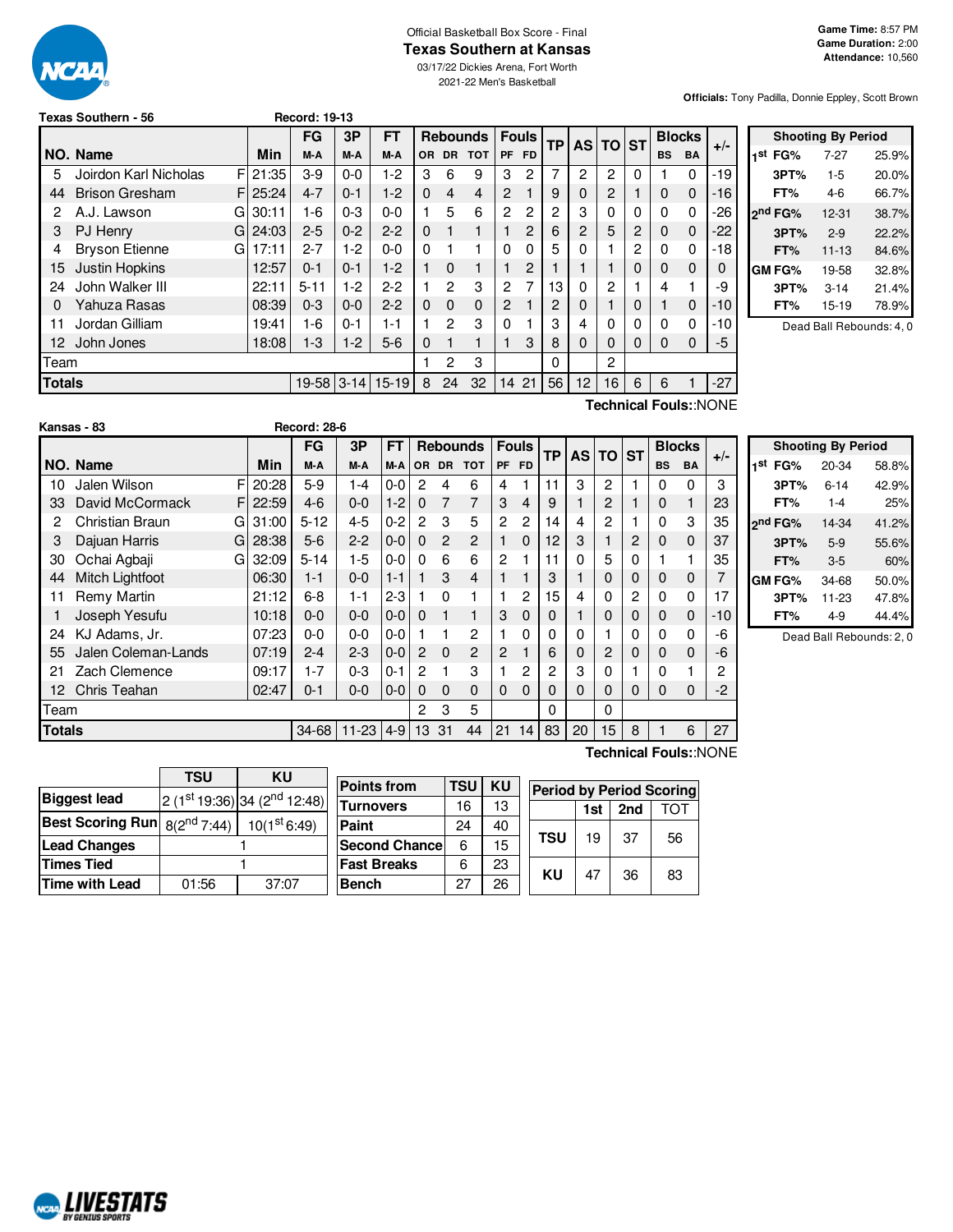

# **Texas Southern at Kansas**

**Officials:** Tony Padilla, Donnie Eppley, Scott Brown

### **Period 1**

| ΚU<br>33 McCormack D<br>2 Braun C<br>3 Harris D<br>10 Wilson J<br>30 Agbaji O<br><b>TSU</b><br>3 Henry P<br>5 Nicholas J<br>44 Gresham B<br>2 Lawson A<br>4 Etienne B<br><b>Game Time</b><br><b>KU</b><br><b>TSU</b><br><b>Score</b><br><b>Diff</b><br>20:00<br>33 MCCORMACK D jumpball lost<br>5 NICHOLAS J jumpball won<br>44 GRESHAM B turnover lost ball (1)<br>19:57<br>19:46<br>33 MCCORMACK D turnover bad pass (1)<br>3 HENRY P steal (1)<br>$0 - 2$<br>-2<br>19:36<br>4 ETIENNE B 2pt FG from turnover in the paint, layup made (2)<br>3 HENRY P assist (1)<br>19:36<br>19:09<br>33 MCCORMACK D 2pt FG outside the paint, jump shot missed<br>19:04<br>3 HENRY P defensive rebound (1)<br>18:52<br>5 NICHOLAS J 2pt FG in the paint, layup missed<br>18:49<br>10 WILSON J defensive rebound (1)<br>18:45<br>30 AGBAJI O 3pt FG, jump shot missed<br>18:41<br>44 GRESHAM B defensive rebound (1)<br>18:28<br>5 NICHOLAS J 2pt FG in the paint, layup missed<br>18:26<br>33 MCCORMACK D defensive rebound (1)<br>18:25<br>30 AGBAJI O turnover bad pass (1)<br>4 ETIENNE B steal (1)<br>4 ETIENNE B 2pt FG from turnover in the paint, pull up jump<br>18:21<br>shot missed<br>18:18<br>33 MCCORMACK D defensive rebound (2)<br>17:58<br>10 WILSON J 3pt FG, jump shot missed<br>17:54<br>2 LAWSON A defensive rebound (1)<br>3 HARRIS D steal (1)<br>17:45<br>3 HENRY P turnover bad pass (1)<br>3 HARRIS D 2pt FG fast break from turnover in the paint, layup<br>$2 - 2$<br>0<br>17:40<br>made $(2)$<br>17:14<br>4 ETIENNE B 3pt FG, jump shot missed<br>17:11<br>3 HARRIS D defensive rebound (1)<br>10 WILSON J 2pt FG fast break in the paint, driving layup made<br>$4 - 2$<br>$\mathbf{2}$<br>17:07<br>(2)<br>3 HARRIS D assist (1)<br>17:07<br>3 HENRY P turnover out of bounds (2)<br>17:00<br>16:31<br>30 AGBAJI O turnover 3 seconds (2)<br>jump ball situation<br>16:11<br>10 WILSON J steal (1)<br>16:11<br>44 GRESHAM B turnover lost ball (2)<br>15:59<br>Timeout media<br>5<br>15:46<br>3 HARRIS D 3pt FG from turnover, jump shot made (5)<br>$7 - 2$<br>15:46<br>10 WILSON J assist (1)<br>15:21<br>$7 - 4$<br>$\mathbf{3}$<br>3 HENRY P 2pt FG outside the paint, jump shot made (2)<br>30 AGBAJI O 2pt FG outside the paint, pull up jump shot made<br>5<br>15:12<br>$9 - 4$<br>(2)<br>10 WILSON J assist (2)<br>15:12<br>14:39<br>3 HENRY P 3pt FG, jump shot missed<br>14:36<br>33 MCCORMACK D defensive rebound (3)<br>14:34<br>2 BRAUN C foul drawn (1)<br>2 LAWSON A foul personal (1 - 1)<br>14:34<br>2 LAWSON A substitution out<br>14:34<br>5 NICHOLAS J substitution out<br>14:34<br>15 HOPKINS J substitution in | <b>Quarter Starters:</b> |  |  |  |
|--------------------------------------------------------------------------------------------------------------------------------------------------------------------------------------------------------------------------------------------------------------------------------------------------------------------------------------------------------------------------------------------------------------------------------------------------------------------------------------------------------------------------------------------------------------------------------------------------------------------------------------------------------------------------------------------------------------------------------------------------------------------------------------------------------------------------------------------------------------------------------------------------------------------------------------------------------------------------------------------------------------------------------------------------------------------------------------------------------------------------------------------------------------------------------------------------------------------------------------------------------------------------------------------------------------------------------------------------------------------------------------------------------------------------------------------------------------------------------------------------------------------------------------------------------------------------------------------------------------------------------------------------------------------------------------------------------------------------------------------------------------------------------------------------------------------------------------------------------------------------------------------------------------------------------------------------------------------------------------------------------------------------------------------------------------------------------------------------------------------------------------------------------------------------------------------------------------------------------------------------------------------------------------------------------------------------------------------------------------------------------------------------------------------------------------------------------------------------------------------------------------------------------------------------------------------------------------------------------------------------------------------------------|--------------------------|--|--|--|
|                                                                                                                                                                                                                                                                                                                                                                                                                                                                                                                                                                                                                                                                                                                                                                                                                                                                                                                                                                                                                                                                                                                                                                                                                                                                                                                                                                                                                                                                                                                                                                                                                                                                                                                                                                                                                                                                                                                                                                                                                                                                                                                                                                                                                                                                                                                                                                                                                                                                                                                                                                                                                                                        |                          |  |  |  |
|                                                                                                                                                                                                                                                                                                                                                                                                                                                                                                                                                                                                                                                                                                                                                                                                                                                                                                                                                                                                                                                                                                                                                                                                                                                                                                                                                                                                                                                                                                                                                                                                                                                                                                                                                                                                                                                                                                                                                                                                                                                                                                                                                                                                                                                                                                                                                                                                                                                                                                                                                                                                                                                        |                          |  |  |  |
|                                                                                                                                                                                                                                                                                                                                                                                                                                                                                                                                                                                                                                                                                                                                                                                                                                                                                                                                                                                                                                                                                                                                                                                                                                                                                                                                                                                                                                                                                                                                                                                                                                                                                                                                                                                                                                                                                                                                                                                                                                                                                                                                                                                                                                                                                                                                                                                                                                                                                                                                                                                                                                                        |                          |  |  |  |
|                                                                                                                                                                                                                                                                                                                                                                                                                                                                                                                                                                                                                                                                                                                                                                                                                                                                                                                                                                                                                                                                                                                                                                                                                                                                                                                                                                                                                                                                                                                                                                                                                                                                                                                                                                                                                                                                                                                                                                                                                                                                                                                                                                                                                                                                                                                                                                                                                                                                                                                                                                                                                                                        |                          |  |  |  |
|                                                                                                                                                                                                                                                                                                                                                                                                                                                                                                                                                                                                                                                                                                                                                                                                                                                                                                                                                                                                                                                                                                                                                                                                                                                                                                                                                                                                                                                                                                                                                                                                                                                                                                                                                                                                                                                                                                                                                                                                                                                                                                                                                                                                                                                                                                                                                                                                                                                                                                                                                                                                                                                        |                          |  |  |  |
|                                                                                                                                                                                                                                                                                                                                                                                                                                                                                                                                                                                                                                                                                                                                                                                                                                                                                                                                                                                                                                                                                                                                                                                                                                                                                                                                                                                                                                                                                                                                                                                                                                                                                                                                                                                                                                                                                                                                                                                                                                                                                                                                                                                                                                                                                                                                                                                                                                                                                                                                                                                                                                                        |                          |  |  |  |
|                                                                                                                                                                                                                                                                                                                                                                                                                                                                                                                                                                                                                                                                                                                                                                                                                                                                                                                                                                                                                                                                                                                                                                                                                                                                                                                                                                                                                                                                                                                                                                                                                                                                                                                                                                                                                                                                                                                                                                                                                                                                                                                                                                                                                                                                                                                                                                                                                                                                                                                                                                                                                                                        |                          |  |  |  |
|                                                                                                                                                                                                                                                                                                                                                                                                                                                                                                                                                                                                                                                                                                                                                                                                                                                                                                                                                                                                                                                                                                                                                                                                                                                                                                                                                                                                                                                                                                                                                                                                                                                                                                                                                                                                                                                                                                                                                                                                                                                                                                                                                                                                                                                                                                                                                                                                                                                                                                                                                                                                                                                        |                          |  |  |  |
|                                                                                                                                                                                                                                                                                                                                                                                                                                                                                                                                                                                                                                                                                                                                                                                                                                                                                                                                                                                                                                                                                                                                                                                                                                                                                                                                                                                                                                                                                                                                                                                                                                                                                                                                                                                                                                                                                                                                                                                                                                                                                                                                                                                                                                                                                                                                                                                                                                                                                                                                                                                                                                                        |                          |  |  |  |
|                                                                                                                                                                                                                                                                                                                                                                                                                                                                                                                                                                                                                                                                                                                                                                                                                                                                                                                                                                                                                                                                                                                                                                                                                                                                                                                                                                                                                                                                                                                                                                                                                                                                                                                                                                                                                                                                                                                                                                                                                                                                                                                                                                                                                                                                                                                                                                                                                                                                                                                                                                                                                                                        |                          |  |  |  |
|                                                                                                                                                                                                                                                                                                                                                                                                                                                                                                                                                                                                                                                                                                                                                                                                                                                                                                                                                                                                                                                                                                                                                                                                                                                                                                                                                                                                                                                                                                                                                                                                                                                                                                                                                                                                                                                                                                                                                                                                                                                                                                                                                                                                                                                                                                                                                                                                                                                                                                                                                                                                                                                        |                          |  |  |  |
|                                                                                                                                                                                                                                                                                                                                                                                                                                                                                                                                                                                                                                                                                                                                                                                                                                                                                                                                                                                                                                                                                                                                                                                                                                                                                                                                                                                                                                                                                                                                                                                                                                                                                                                                                                                                                                                                                                                                                                                                                                                                                                                                                                                                                                                                                                                                                                                                                                                                                                                                                                                                                                                        |                          |  |  |  |
|                                                                                                                                                                                                                                                                                                                                                                                                                                                                                                                                                                                                                                                                                                                                                                                                                                                                                                                                                                                                                                                                                                                                                                                                                                                                                                                                                                                                                                                                                                                                                                                                                                                                                                                                                                                                                                                                                                                                                                                                                                                                                                                                                                                                                                                                                                                                                                                                                                                                                                                                                                                                                                                        |                          |  |  |  |
|                                                                                                                                                                                                                                                                                                                                                                                                                                                                                                                                                                                                                                                                                                                                                                                                                                                                                                                                                                                                                                                                                                                                                                                                                                                                                                                                                                                                                                                                                                                                                                                                                                                                                                                                                                                                                                                                                                                                                                                                                                                                                                                                                                                                                                                                                                                                                                                                                                                                                                                                                                                                                                                        |                          |  |  |  |
|                                                                                                                                                                                                                                                                                                                                                                                                                                                                                                                                                                                                                                                                                                                                                                                                                                                                                                                                                                                                                                                                                                                                                                                                                                                                                                                                                                                                                                                                                                                                                                                                                                                                                                                                                                                                                                                                                                                                                                                                                                                                                                                                                                                                                                                                                                                                                                                                                                                                                                                                                                                                                                                        |                          |  |  |  |
|                                                                                                                                                                                                                                                                                                                                                                                                                                                                                                                                                                                                                                                                                                                                                                                                                                                                                                                                                                                                                                                                                                                                                                                                                                                                                                                                                                                                                                                                                                                                                                                                                                                                                                                                                                                                                                                                                                                                                                                                                                                                                                                                                                                                                                                                                                                                                                                                                                                                                                                                                                                                                                                        |                          |  |  |  |
|                                                                                                                                                                                                                                                                                                                                                                                                                                                                                                                                                                                                                                                                                                                                                                                                                                                                                                                                                                                                                                                                                                                                                                                                                                                                                                                                                                                                                                                                                                                                                                                                                                                                                                                                                                                                                                                                                                                                                                                                                                                                                                                                                                                                                                                                                                                                                                                                                                                                                                                                                                                                                                                        |                          |  |  |  |
|                                                                                                                                                                                                                                                                                                                                                                                                                                                                                                                                                                                                                                                                                                                                                                                                                                                                                                                                                                                                                                                                                                                                                                                                                                                                                                                                                                                                                                                                                                                                                                                                                                                                                                                                                                                                                                                                                                                                                                                                                                                                                                                                                                                                                                                                                                                                                                                                                                                                                                                                                                                                                                                        |                          |  |  |  |
|                                                                                                                                                                                                                                                                                                                                                                                                                                                                                                                                                                                                                                                                                                                                                                                                                                                                                                                                                                                                                                                                                                                                                                                                                                                                                                                                                                                                                                                                                                                                                                                                                                                                                                                                                                                                                                                                                                                                                                                                                                                                                                                                                                                                                                                                                                                                                                                                                                                                                                                                                                                                                                                        |                          |  |  |  |
|                                                                                                                                                                                                                                                                                                                                                                                                                                                                                                                                                                                                                                                                                                                                                                                                                                                                                                                                                                                                                                                                                                                                                                                                                                                                                                                                                                                                                                                                                                                                                                                                                                                                                                                                                                                                                                                                                                                                                                                                                                                                                                                                                                                                                                                                                                                                                                                                                                                                                                                                                                                                                                                        |                          |  |  |  |
|                                                                                                                                                                                                                                                                                                                                                                                                                                                                                                                                                                                                                                                                                                                                                                                                                                                                                                                                                                                                                                                                                                                                                                                                                                                                                                                                                                                                                                                                                                                                                                                                                                                                                                                                                                                                                                                                                                                                                                                                                                                                                                                                                                                                                                                                                                                                                                                                                                                                                                                                                                                                                                                        |                          |  |  |  |
|                                                                                                                                                                                                                                                                                                                                                                                                                                                                                                                                                                                                                                                                                                                                                                                                                                                                                                                                                                                                                                                                                                                                                                                                                                                                                                                                                                                                                                                                                                                                                                                                                                                                                                                                                                                                                                                                                                                                                                                                                                                                                                                                                                                                                                                                                                                                                                                                                                                                                                                                                                                                                                                        |                          |  |  |  |
|                                                                                                                                                                                                                                                                                                                                                                                                                                                                                                                                                                                                                                                                                                                                                                                                                                                                                                                                                                                                                                                                                                                                                                                                                                                                                                                                                                                                                                                                                                                                                                                                                                                                                                                                                                                                                                                                                                                                                                                                                                                                                                                                                                                                                                                                                                                                                                                                                                                                                                                                                                                                                                                        |                          |  |  |  |
|                                                                                                                                                                                                                                                                                                                                                                                                                                                                                                                                                                                                                                                                                                                                                                                                                                                                                                                                                                                                                                                                                                                                                                                                                                                                                                                                                                                                                                                                                                                                                                                                                                                                                                                                                                                                                                                                                                                                                                                                                                                                                                                                                                                                                                                                                                                                                                                                                                                                                                                                                                                                                                                        |                          |  |  |  |
|                                                                                                                                                                                                                                                                                                                                                                                                                                                                                                                                                                                                                                                                                                                                                                                                                                                                                                                                                                                                                                                                                                                                                                                                                                                                                                                                                                                                                                                                                                                                                                                                                                                                                                                                                                                                                                                                                                                                                                                                                                                                                                                                                                                                                                                                                                                                                                                                                                                                                                                                                                                                                                                        |                          |  |  |  |
|                                                                                                                                                                                                                                                                                                                                                                                                                                                                                                                                                                                                                                                                                                                                                                                                                                                                                                                                                                                                                                                                                                                                                                                                                                                                                                                                                                                                                                                                                                                                                                                                                                                                                                                                                                                                                                                                                                                                                                                                                                                                                                                                                                                                                                                                                                                                                                                                                                                                                                                                                                                                                                                        |                          |  |  |  |
|                                                                                                                                                                                                                                                                                                                                                                                                                                                                                                                                                                                                                                                                                                                                                                                                                                                                                                                                                                                                                                                                                                                                                                                                                                                                                                                                                                                                                                                                                                                                                                                                                                                                                                                                                                                                                                                                                                                                                                                                                                                                                                                                                                                                                                                                                                                                                                                                                                                                                                                                                                                                                                                        |                          |  |  |  |
|                                                                                                                                                                                                                                                                                                                                                                                                                                                                                                                                                                                                                                                                                                                                                                                                                                                                                                                                                                                                                                                                                                                                                                                                                                                                                                                                                                                                                                                                                                                                                                                                                                                                                                                                                                                                                                                                                                                                                                                                                                                                                                                                                                                                                                                                                                                                                                                                                                                                                                                                                                                                                                                        |                          |  |  |  |
|                                                                                                                                                                                                                                                                                                                                                                                                                                                                                                                                                                                                                                                                                                                                                                                                                                                                                                                                                                                                                                                                                                                                                                                                                                                                                                                                                                                                                                                                                                                                                                                                                                                                                                                                                                                                                                                                                                                                                                                                                                                                                                                                                                                                                                                                                                                                                                                                                                                                                                                                                                                                                                                        |                          |  |  |  |
|                                                                                                                                                                                                                                                                                                                                                                                                                                                                                                                                                                                                                                                                                                                                                                                                                                                                                                                                                                                                                                                                                                                                                                                                                                                                                                                                                                                                                                                                                                                                                                                                                                                                                                                                                                                                                                                                                                                                                                                                                                                                                                                                                                                                                                                                                                                                                                                                                                                                                                                                                                                                                                                        |                          |  |  |  |
|                                                                                                                                                                                                                                                                                                                                                                                                                                                                                                                                                                                                                                                                                                                                                                                                                                                                                                                                                                                                                                                                                                                                                                                                                                                                                                                                                                                                                                                                                                                                                                                                                                                                                                                                                                                                                                                                                                                                                                                                                                                                                                                                                                                                                                                                                                                                                                                                                                                                                                                                                                                                                                                        |                          |  |  |  |
|                                                                                                                                                                                                                                                                                                                                                                                                                                                                                                                                                                                                                                                                                                                                                                                                                                                                                                                                                                                                                                                                                                                                                                                                                                                                                                                                                                                                                                                                                                                                                                                                                                                                                                                                                                                                                                                                                                                                                                                                                                                                                                                                                                                                                                                                                                                                                                                                                                                                                                                                                                                                                                                        |                          |  |  |  |
|                                                                                                                                                                                                                                                                                                                                                                                                                                                                                                                                                                                                                                                                                                                                                                                                                                                                                                                                                                                                                                                                                                                                                                                                                                                                                                                                                                                                                                                                                                                                                                                                                                                                                                                                                                                                                                                                                                                                                                                                                                                                                                                                                                                                                                                                                                                                                                                                                                                                                                                                                                                                                                                        |                          |  |  |  |
|                                                                                                                                                                                                                                                                                                                                                                                                                                                                                                                                                                                                                                                                                                                                                                                                                                                                                                                                                                                                                                                                                                                                                                                                                                                                                                                                                                                                                                                                                                                                                                                                                                                                                                                                                                                                                                                                                                                                                                                                                                                                                                                                                                                                                                                                                                                                                                                                                                                                                                                                                                                                                                                        |                          |  |  |  |
|                                                                                                                                                                                                                                                                                                                                                                                                                                                                                                                                                                                                                                                                                                                                                                                                                                                                                                                                                                                                                                                                                                                                                                                                                                                                                                                                                                                                                                                                                                                                                                                                                                                                                                                                                                                                                                                                                                                                                                                                                                                                                                                                                                                                                                                                                                                                                                                                                                                                                                                                                                                                                                                        |                          |  |  |  |
|                                                                                                                                                                                                                                                                                                                                                                                                                                                                                                                                                                                                                                                                                                                                                                                                                                                                                                                                                                                                                                                                                                                                                                                                                                                                                                                                                                                                                                                                                                                                                                                                                                                                                                                                                                                                                                                                                                                                                                                                                                                                                                                                                                                                                                                                                                                                                                                                                                                                                                                                                                                                                                                        |                          |  |  |  |
|                                                                                                                                                                                                                                                                                                                                                                                                                                                                                                                                                                                                                                                                                                                                                                                                                                                                                                                                                                                                                                                                                                                                                                                                                                                                                                                                                                                                                                                                                                                                                                                                                                                                                                                                                                                                                                                                                                                                                                                                                                                                                                                                                                                                                                                                                                                                                                                                                                                                                                                                                                                                                                                        |                          |  |  |  |
|                                                                                                                                                                                                                                                                                                                                                                                                                                                                                                                                                                                                                                                                                                                                                                                                                                                                                                                                                                                                                                                                                                                                                                                                                                                                                                                                                                                                                                                                                                                                                                                                                                                                                                                                                                                                                                                                                                                                                                                                                                                                                                                                                                                                                                                                                                                                                                                                                                                                                                                                                                                                                                                        |                          |  |  |  |
|                                                                                                                                                                                                                                                                                                                                                                                                                                                                                                                                                                                                                                                                                                                                                                                                                                                                                                                                                                                                                                                                                                                                                                                                                                                                                                                                                                                                                                                                                                                                                                                                                                                                                                                                                                                                                                                                                                                                                                                                                                                                                                                                                                                                                                                                                                                                                                                                                                                                                                                                                                                                                                                        |                          |  |  |  |
|                                                                                                                                                                                                                                                                                                                                                                                                                                                                                                                                                                                                                                                                                                                                                                                                                                                                                                                                                                                                                                                                                                                                                                                                                                                                                                                                                                                                                                                                                                                                                                                                                                                                                                                                                                                                                                                                                                                                                                                                                                                                                                                                                                                                                                                                                                                                                                                                                                                                                                                                                                                                                                                        |                          |  |  |  |
|                                                                                                                                                                                                                                                                                                                                                                                                                                                                                                                                                                                                                                                                                                                                                                                                                                                                                                                                                                                                                                                                                                                                                                                                                                                                                                                                                                                                                                                                                                                                                                                                                                                                                                                                                                                                                                                                                                                                                                                                                                                                                                                                                                                                                                                                                                                                                                                                                                                                                                                                                                                                                                                        |                          |  |  |  |
|                                                                                                                                                                                                                                                                                                                                                                                                                                                                                                                                                                                                                                                                                                                                                                                                                                                                                                                                                                                                                                                                                                                                                                                                                                                                                                                                                                                                                                                                                                                                                                                                                                                                                                                                                                                                                                                                                                                                                                                                                                                                                                                                                                                                                                                                                                                                                                                                                                                                                                                                                                                                                                                        |                          |  |  |  |
|                                                                                                                                                                                                                                                                                                                                                                                                                                                                                                                                                                                                                                                                                                                                                                                                                                                                                                                                                                                                                                                                                                                                                                                                                                                                                                                                                                                                                                                                                                                                                                                                                                                                                                                                                                                                                                                                                                                                                                                                                                                                                                                                                                                                                                                                                                                                                                                                                                                                                                                                                                                                                                                        |                          |  |  |  |

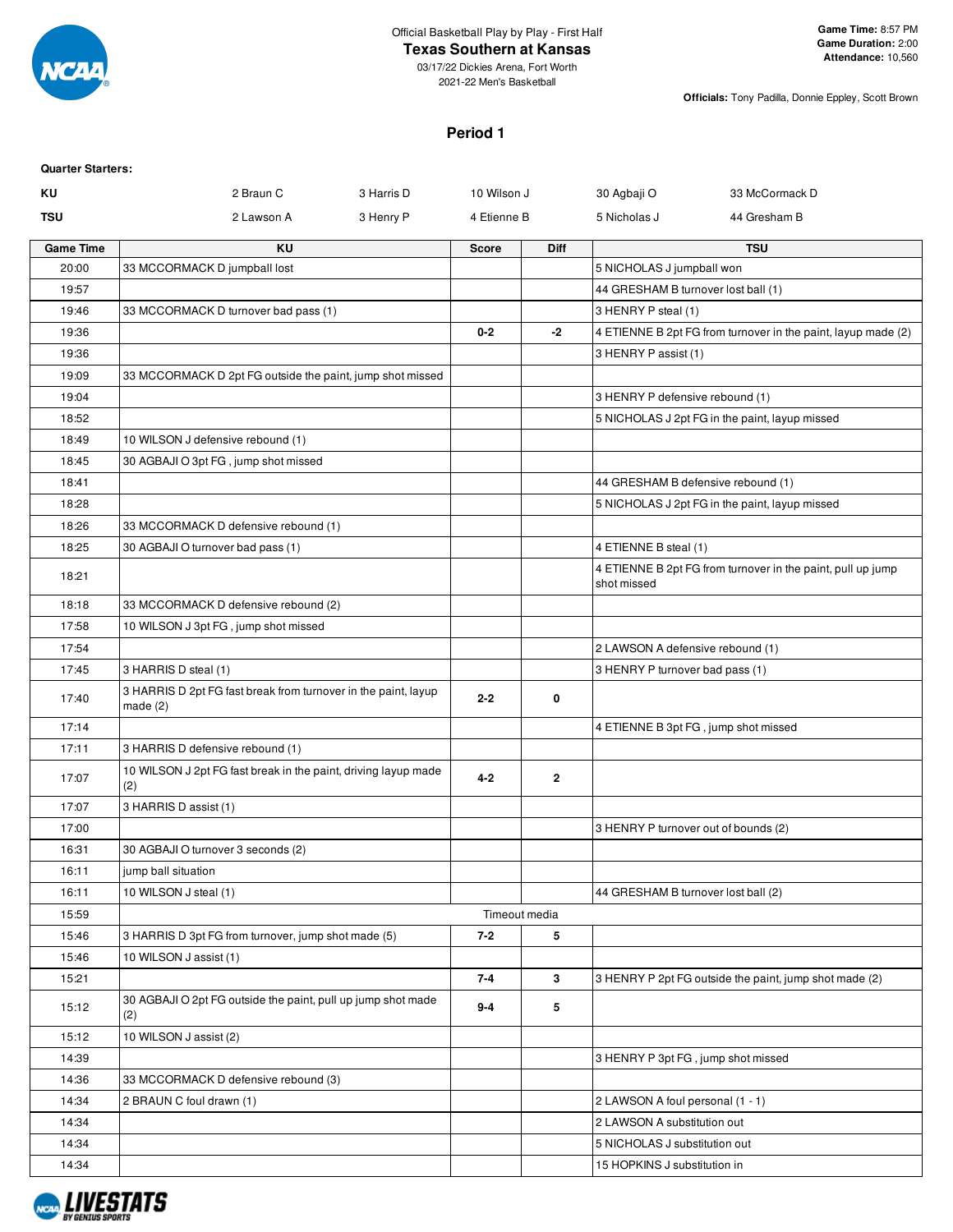

# **Texas Southern at Kansas**

**Officials:** Tony Padilla, Donnie Eppley, Scott Brown

03/17/22 Dickies Arena, Fort Worth 2021-22 Men's Basketball

| <b>Game Time</b> | KU                                                           | <b>Score</b> | Diff           | <b>TSU</b>                                             |
|------------------|--------------------------------------------------------------|--------------|----------------|--------------------------------------------------------|
| 14:34            |                                                              |              |                | 24 WALKER III J substitution in                        |
| 14:24            | 30 AGBAJI O turnover bad pass (3)                            |              |                | 4 ETIENNE B steal (2)                                  |
| 14:20            | 10 WILSON J foul shooting (1 - 1)                            |              |                | 15 HOPKINS J foul drawn (1)                            |
| 14:20            |                                                              |              |                | 15 HOPKINS J free throw fast break 1 - 2 missed        |
| 14:20            |                                                              |              |                | offensive dead ball rebound (1)                        |
| 14:20            | 33 MCCORMACK D substitution out                              |              |                |                                                        |
| 14:20            | 44 LIGHTFOOT M substitution in                               |              |                |                                                        |
| 14:20            |                                                              | $9 - 5$      | 4              | 15 HOPKINS J free throw fast break 2 - 2 made (1)      |
| 14:20            |                                                              |              |                | 44 GRESHAM B substitution out                          |
| 14:20            |                                                              |              |                | 0 RASAS Y substitution in                              |
| 14:10            | 30 AGBAJI O 3pt FG, jump shot made (5)                       | $12 - 5$     | $\overline{7}$ |                                                        |
| 14:10            | 44 LIGHTFOOT M assist (1)                                    |              |                |                                                        |
| 13:51            | 44 LIGHTFOOT M foul personal (1 - 2)                         |              |                | 24 WALKER III J foul drawn (1)                         |
| 13:49            |                                                              | $12 - 7$     | 5              | 3 HENRY P 2pt FG outside the paint, jump shot made (4) |
| 13:49            |                                                              |              |                | 15 HOPKINS J assist (1)                                |
| 13:34            | 3 HARRIS D substitution out                                  |              |                |                                                        |
| 13:34            | 11 MARTIN R substitution in                                  |              |                |                                                        |
| 13:26            | 30 AGBAJI O 2pt FG in the paint, driving layup made (7)      | $14 - 7$     | $\overline{7}$ |                                                        |
| 13:26            | 11 MARTIN R assist (1)                                       |              |                |                                                        |
| 13:19            | 2 BRAUN C steal (1)                                          |              |                | 3 HENRY P turnover lost ball (3)                       |
| 13:15            | 2 BRAUN C turnover lost ball (1)                             |              |                | 3 HENRY P steal (2)                                    |
| 13:14            |                                                              |              |                | 3 HENRY P turnover out of bounds (4)                   |
| 13:14            |                                                              |              |                | 3 HENRY P substitution out                             |
| 13:14            |                                                              |              |                | 4 ETIENNE B substitution out                           |
| 13:14            |                                                              |              |                | 15 HOPKINS J substitution out                          |
| 13:14            |                                                              |              |                | 2 LAWSON A substitution in                             |
| 13:14            |                                                              |              |                | 11 GILLIAM J substitution in                           |
| 13:14            |                                                              |              |                | 12 JONES J substitution in                             |
| 12:58            | 30 AGBAJI O 2pt FG from turnover in the paint, layup blocked |              |                |                                                        |
| 12:58            |                                                              |              |                | 0 RASAS Y block (1)                                    |
| 12:54            |                                                              |              |                | 2 LAWSON A defensive rebound (2)                       |
| 12:50            |                                                              |              |                | 2 LAWSON A 3pt FG, jump shot missed                    |
| 12:46            | 10 WILSON J defensive rebound (2)                            |              |                |                                                        |
| 12:43            | 2 BRAUN C 3pt FG fast break, jump shot made (3)              | $17 - 7$     | 10             |                                                        |
| 12:43            | 10 WILSON J assist (3)                                       |              |                |                                                        |
| 12:29            |                                                              |              |                | 0 RASAS Y 2pt FG outside the paint, jump shot missed   |
| 12:25            | 44 LIGHTFOOT M defensive rebound (1)                         |              |                |                                                        |
| 12:16            | 2 BRAUN C 2pt FG in the paint, driving layup blocked         |              |                |                                                        |
| 12:16            |                                                              |              |                | 24 WALKER III J block (1)                              |
| 12:16            | offensive rebound (8)                                        |              |                |                                                        |
| 12:16            | 30 AGBAJI O substitution out                                 |              |                |                                                        |
| 12:16            | 1 YESUFU J substitution in                                   |              |                |                                                        |
| 12:03            | 10 WILSON J 3pt FG second chance, jump shot missed           |              |                |                                                        |
| 11:59            |                                                              |              |                | 12 JONES J defensive rebound (1)                       |
| 11:50            |                                                              | 17-10        | $\overline{7}$ | 24 WALKER III J 3pt FG, jump shot made (3)             |
| 11:50            |                                                              |              |                | 11 GILLIAM J assist (1)                                |
| 11:34            | 10 WILSON J foul drawn (1)                                   |              |                | 0 RASAS Y foul personal (1 - 2)                        |
| 11:34            |                                                              |              | Timeout media  |                                                        |
| 11:34            | 44 LIGHTFOOT M substitution out                              |              |                |                                                        |

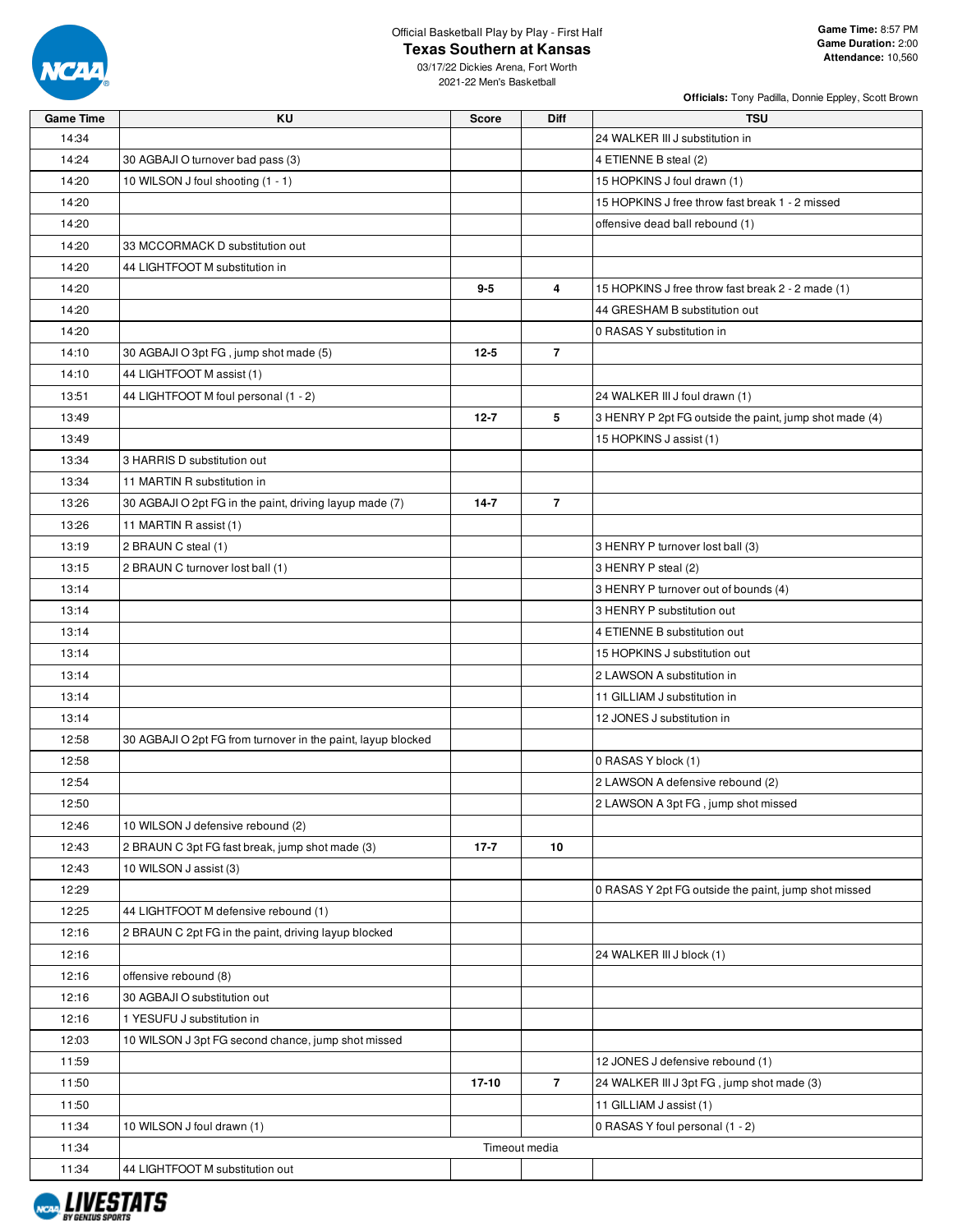

# **Texas Southern at Kansas**

03/17/22 Dickies Arena, Fort Worth 2021-22 Men's Basketball

| <b>Officials:</b> Tony Padilla, Donnie Eppley, Scott Brown |  |  |  |
|------------------------------------------------------------|--|--|--|
|                                                            |  |  |  |

| <b>Game Time</b> | KU                                                                            | <b>Score</b> | <b>Diff</b>    | <b>TSU</b>                                                              |
|------------------|-------------------------------------------------------------------------------|--------------|----------------|-------------------------------------------------------------------------|
| 11:34            | 33 MCCORMACK D substitution in                                                |              |                |                                                                         |
| 11:20            | 33 MCCORMACK D foul drawn (1)                                                 |              |                | 24 WALKER III J foul personal (1 - 3)                                   |
| 11:20            |                                                                               |              |                | 0 RASAS Y substitution out                                              |
| 11:20            |                                                                               |              |                | 44 GRESHAM B substitution in                                            |
| 11:05            | 10 WILSON J 2pt FG outside the paint, pull up jump shot made<br>(4)           | 19-10        | 9              |                                                                         |
| 10:41            |                                                                               |              |                | 24 WALKER III J 2pt FG in the paint, layup missed                       |
| 10:40            | 2 BRAUN C defensive rebound (1)                                               |              |                |                                                                         |
| 10:40            | 33 MCCORMACK D foul offensive (1 - 3)                                         |              |                | 24 WALKER III J foul drawn (2)                                          |
| 10:40            | 33 MCCORMACK D turnover offensive (2)                                         |              |                |                                                                         |
| 10:40            | 2 BRAUN C substitution out                                                    |              |                |                                                                         |
| 10:40            | 30 AGBAJI O substitution in                                                   |              |                |                                                                         |
| 10:39            |                                                                               | 19-12        | $\overline{7}$ | 24 WALKER III J 2pt FG from turnover in the paint, jump shot<br>made(5) |
| 10:39            |                                                                               |              |                | 2 LAWSON A assist (1)                                                   |
| 10:24            | 10 WILSON J turnover bad pass (1)                                             |              |                | 24 WALKER III J steal (1)                                               |
| 10:22            | 10 WILSON J foul personal (2 - 4)                                             |              |                | 24 WALKER III J foul drawn (3)                                          |
| 10:22            | 1 YESUFU J substitution out                                                   |              |                |                                                                         |
| 10:22            | 10 WILSON J substitution out                                                  |              |                |                                                                         |
| 10:22            | 2 BRAUN C substitution in                                                     |              |                |                                                                         |
| 10:22            | 3 HARRIS D substitution in                                                    |              |                |                                                                         |
| 10:11            |                                                                               |              |                | 2 LAWSON A 2pt FG from turnover in the paint, layup missed              |
| 10:09            | 33 MCCORMACK D defensive rebound (4)                                          |              |                |                                                                         |
| 09:57            | 2 BRAUN C 2pt FG in the paint, driving layup missed                           |              |                |                                                                         |
| 09:54            |                                                                               |              |                | 24 WALKER III J defensive rebound (1)                                   |
| 09:39            |                                                                               |              |                | 11 GILLIAM J 2pt FG in the paint, driving layup missed                  |
| 09:37            | 2 BRAUN C defensive rebound (2)                                               |              |                |                                                                         |
| 09:32            | 33 MCCORMACK D 2pt FG fast break in the paint, dunk, made<br>(2)              | 21-12        | 9              |                                                                         |
| 09:32            | 11 MARTIN R assist (2)                                                        |              |                |                                                                         |
| 09:06            | 3 HARRIS D foul personal (1 - 5)                                              |              |                | 24 WALKER III J foul drawn (4)                                          |
| 09:06            |                                                                               |              |                | 11 GILLIAM J substitution out                                           |
| 09:06            |                                                                               |              |                | 12 JONES J substitution out                                             |
| 09:06            |                                                                               |              |                | 3 HENRY P substitution in                                               |
| 09:06            |                                                                               |              |                | 4 ETIENNE B substitution in                                             |
| 08:49            |                                                                               |              |                | 24 WALKER III J 2pt FG in the paint, layup blocked                      |
| 08:49            | 30 AGBAJI O block (1)                                                         |              |                |                                                                         |
| 08:43            | 33 MCCORMACK D defensive rebound (5)                                          |              |                |                                                                         |
| 08:37            | 3 HARRIS D 2pt FG in the paint, driving layup made (7)                        | 23-12        | 11             |                                                                         |
| 08:17            | 11 MARTIN R steal (1)                                                         |              |                | 4 ETIENNE B turnover bad pass (1)                                       |
| 08:12            | 11 MARTIN R 2pt FG fast break from turnover in the paint, dunk,<br>made $(2)$ | 25-12        | 13             |                                                                         |
| 08:11            |                                                                               |              |                | Timeout 30 Sec                                                          |
| 08:11            |                                                                               |              | Timeout media  |                                                                         |
| 08:11            |                                                                               |              |                | 44 GRESHAM B substitution out                                           |
| 08:11            |                                                                               |              |                | 5 NICHOLAS J substitution in                                            |
| 07:51            | 30 AGBAJI O foul personal (1 - 6)                                             |              |                | 2 LAWSON A foul drawn (1)                                               |
| 07:51            |                                                                               |              | Timeout media  |                                                                         |
| 07:43            |                                                                               |              |                | 24 WALKER III J 2pt FG in the paint, driving layup missed               |
| 07:40            | 30 AGBAJI O defensive rebound (1)                                             |              |                |                                                                         |

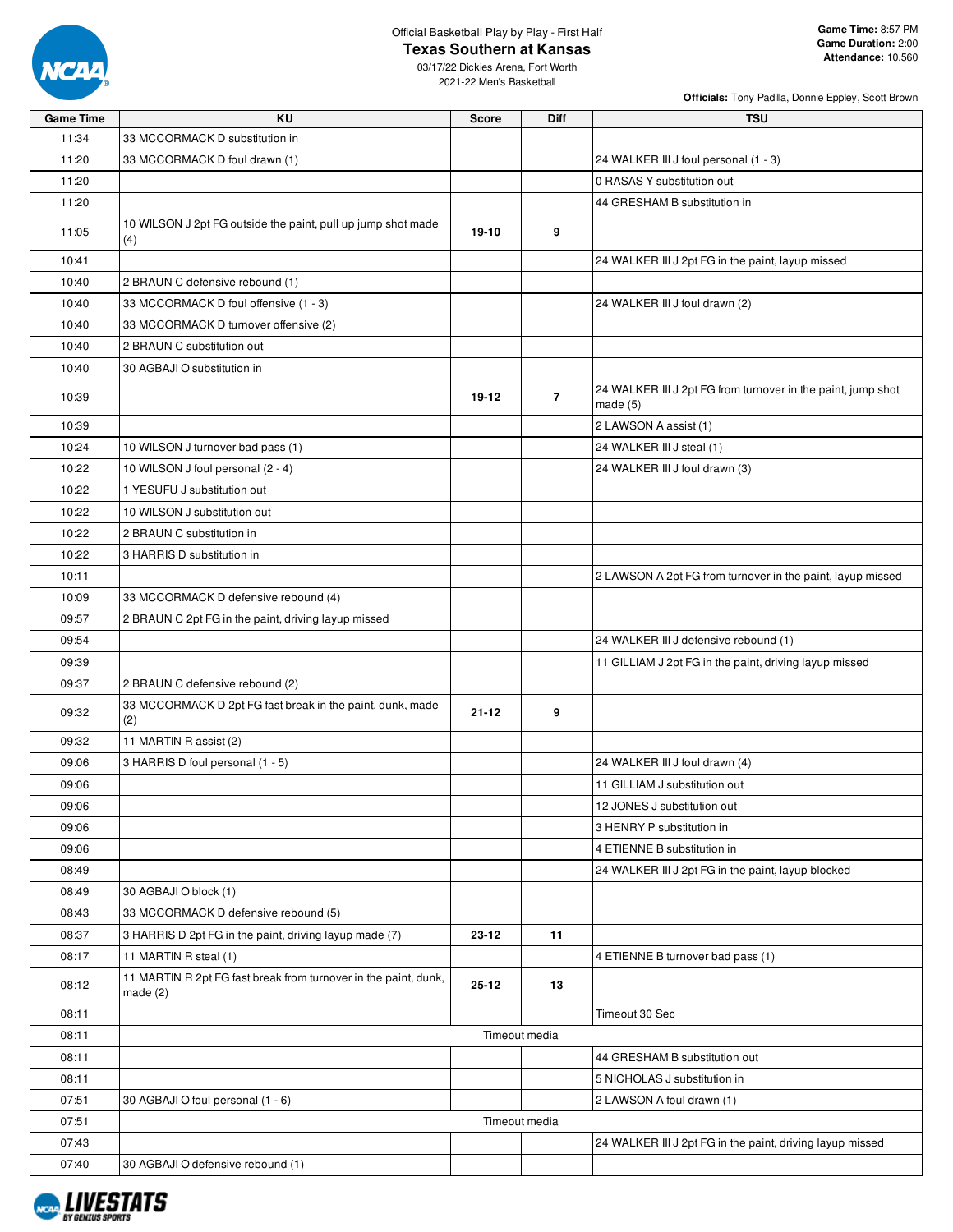

#### **Texas Southern at Kansas** 03/17/22 Dickies Arena, Fort Worth

2021-22 Men's Basketball

**Game Time:** 8:57 PM **Game Duration:** 2:00 **Attendance:** 10,560

| <b>Game Time</b> | <b>KU</b>                                                             | <b>Score</b>  | Diff | <b>TSU</b>                                                |
|------------------|-----------------------------------------------------------------------|---------------|------|-----------------------------------------------------------|
| 07:28            | 11 MARTIN R 2pt FG in the paint, driving layup made (4)               | $27 - 12$     | 15   |                                                           |
| 06:58            | 11 MARTIN R steal (2)                                                 |               |      | 5 NICHOLAS J turnover lost ball (1)                       |
| 06:49            | 33 MCCORMACK D 2pt FG from turnover in the paint, layup<br>made $(4)$ | 29-12         | 17   |                                                           |
| 06:49            | 11 MARTIN R assist (3)                                                |               |      |                                                           |
| 06:30            | 11 MARTIN R foul personal (1 - 7)                                     |               |      | 24 WALKER III J foul drawn (5)                            |
| 06:30            |                                                                       | 29-13         | 16   | 24 WALKER III J 1&1 free throw 1 made (6)                 |
| 06:30            |                                                                       | 29-14         | 15   | 24 WALKER III J 1&1 free throw 2 made (7)                 |
| 06:30            |                                                                       |               |      | 24 WALKER III J substitution out                          |
| 06:30            |                                                                       |               |      | 0 RASAS Y substitution in                                 |
| 06:14            | 11 MARTIN R 2pt FG in the paint, driving layup made (6)               | $31 - 14$     | 17   |                                                           |
| 06:03            |                                                                       |               |      | 4 ETIENNE B 2pt FG in the paint, driving layup missed     |
| 05:58            | 33 MCCORMACK D defensive rebound (6)                                  |               |      |                                                           |
| 05:55            | 11 MARTIN R 3pt FG fast break, jump shot made (9)                     | $34 - 14$     | 20   |                                                           |
| 05:55            | 33 MCCORMACK D assist (1)                                             |               |      |                                                           |
| 05:45            |                                                                       |               |      | Timeout 30 Sec                                            |
| 05:32            | 3 HARRIS D steal (2)                                                  |               |      | 0 RASAS Y turnover lost ball (1)                          |
| 05:26            | 30 AGBAJI O 3pt FG from turnover, jump shot missed                    |               |      |                                                           |
| 05:22            | 2 BRAUN C offensive rebound (3)                                       |               |      |                                                           |
| 05:06            | 3 HARRIS D turnover bad pass (1)                                      |               |      |                                                           |
| 05:06            | 33 MCCORMACK D substitution out                                       |               |      |                                                           |
| 05:06            | 44 LIGHTFOOT M substitution in                                        |               |      |                                                           |
| 05:06            |                                                                       |               |      | 4 ETIENNE B substitution out                              |
| 05:06            |                                                                       |               |      | 11 GILLIAM J substitution in                              |
| 04:45            |                                                                       |               |      | 0 RASAS Y 2pt FG from turnover in the paint, layup missed |
| 04:40            | 30 AGBAJI O defensive rebound (2)                                     |               |      |                                                           |
| 04:33            | 44 LIGHTFOOT M 2pt FG in the paint, layup made (2)                    | 36-14         | 22   |                                                           |
| 04:33            | 44 LIGHTFOOT M foul drawn (1)                                         |               |      | 0 RASAS Y foul shooting (2 - 4)                           |
| 04:33            |                                                                       |               |      | 0 RASAS Y substitution out                                |
| 04:33            |                                                                       |               |      | 44 GRESHAM B substitution in                              |
| 04:33            | 44 LIGHTFOOT M free throw 1 - 1 made (3)                              | $37 - 14$     | 23   |                                                           |
| 04:18            |                                                                       | $37 - 16$     | 21   | 44 GRESHAM B 2pt FG in the paint, layup made (2)          |
| 04:18            |                                                                       |               |      | 11 GILLIAM J assist (2)                                   |
| 04:03            | 3 HARRIS D 2pt FG in the paint, layup made (9)                        | 39-16         | 23   |                                                           |
| 04:03            | 11 MARTIN R assist (4)                                                |               |      |                                                           |
| 03:41            |                                                                       |               |      | 2 LAWSON A 3pt FG, jump shot missed                       |
| 03:38            | 44 LIGHTFOOT M defensive rebound (2)                                  |               |      |                                                           |
| 03:30            | 2 BRAUN C foul drawn (2)                                              |               |      | 2 LAWSON A foul shooting (2 - 5)                          |
| 03:30            |                                                                       | Timeout media |      |                                                           |
| 03:30            | 30 AGBAJI O substitution out                                          |               |      |                                                           |
| 03:30            | 10 WILSON J substitution in                                           |               |      |                                                           |
| 03:30            | 2 BRAUN C free throw 1 - 2 missed                                     |               |      |                                                           |
| 03:30            | offensive dead ball rebound (1)                                       |               |      |                                                           |
| 03:30            | 2 BRAUN C free throw 2 - 2 missed                                     |               |      |                                                           |
| 03:29            |                                                                       |               |      | 44 GRESHAM B defensive rebound (2)                        |
| 03:15            | 10 WILSON J foul shooting (3 - 8)                                     |               |      | 5 NICHOLAS J foul drawn (1)                               |
| 03:15            |                                                                       |               |      | 5 NICHOLAS J free throw 1 - 2 missed                      |
| 03:15            |                                                                       |               |      | offensive dead ball rebound (2)                           |
| 03:15            | 10 WILSON J substitution out                                          |               |      |                                                           |
|                  |                                                                       |               |      |                                                           |

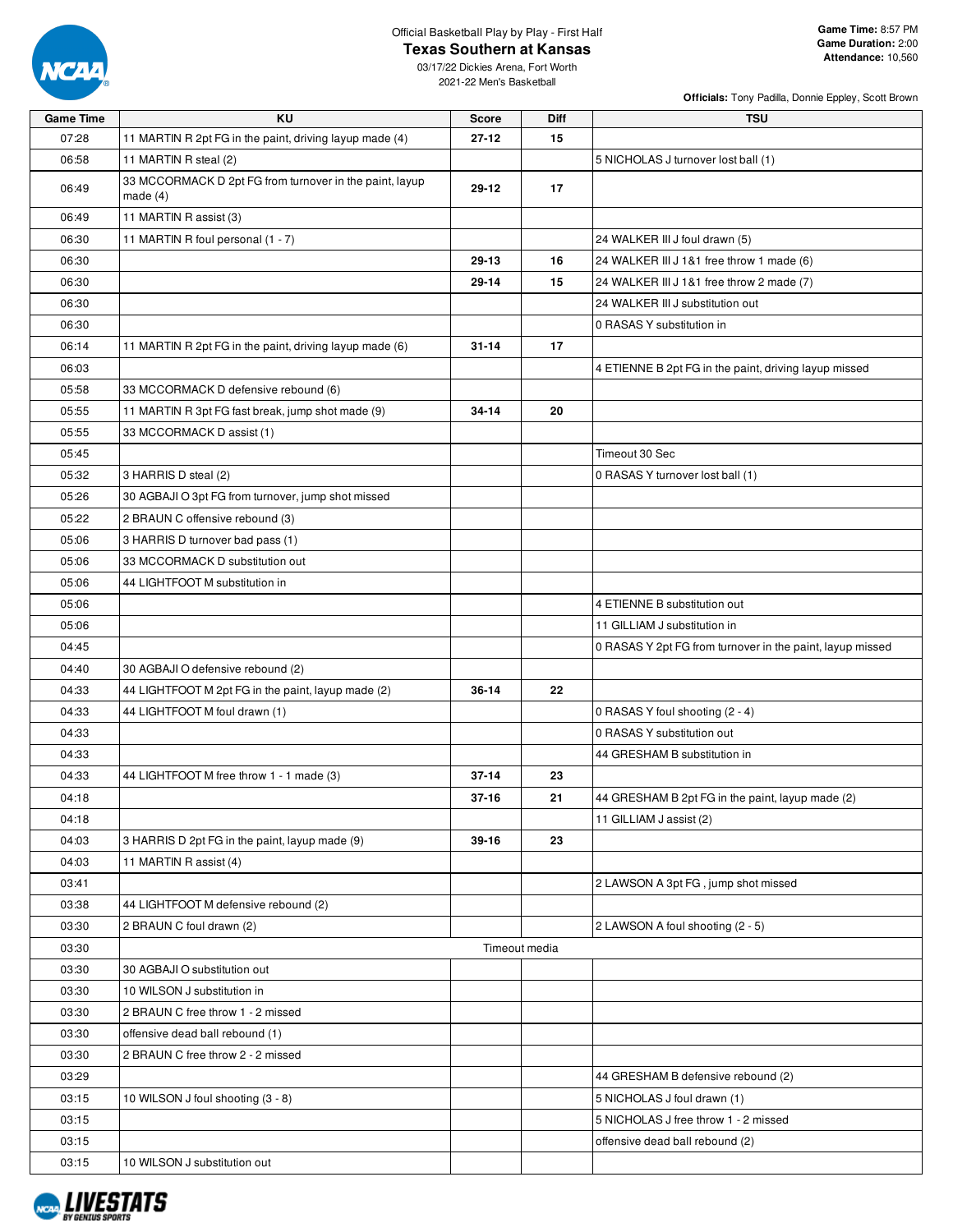

## **Texas Southern at Kansas**

**Game Time:** 8:57 PM **Game Duration:** 2:00 **Attendance:** 10,560

03/17/22 Dickies Arena, Fort Worth 2021-22 Men's Basketball

| <b>Game Time</b> | <b>KU</b>                                                                      | <b>Score</b> | <b>Diff</b> | <b>TSU</b>                                                               |
|------------------|--------------------------------------------------------------------------------|--------------|-------------|--------------------------------------------------------------------------|
| 03:15            | 24 ADAMS, JR. K substitution in                                                |              |             |                                                                          |
| 03:15            |                                                                                | 39-17        | 22          | 5 NICHOLAS J free throw 2 - 2 made (1)                                   |
| 03:00            | 11 MARTIN R 2pt FG outside the paint, jump shot missed                         |              |             |                                                                          |
| 02:56            | 24 ADAMS, JR. K offensive rebound (1)                                          |              |             |                                                                          |
| 02:53            | 2 BRAUN C 3pt FG second chance, jump shot missed                               |              |             |                                                                          |
| 02:49            | 44 LIGHTFOOT M offensive rebound (3)                                           |              |             |                                                                          |
| 02:44            | 3 HARRIS D 3pt FG second chance, jump shot made (12)                           | 42-17        | 25          |                                                                          |
| 02:44            | 2 BRAUN C assist (1)                                                           |              |             |                                                                          |
| 02:20            |                                                                                |              |             | 44 GRESHAM B 2pt FG in the paint, hook shot missed                       |
| 02:17            |                                                                                |              |             | offensive rebound (8)                                                    |
| 02:17            | 2 BRAUN C substitution out                                                     |              |             |                                                                          |
| 02:17            | 11 MARTIN R substitution out                                                   |              |             |                                                                          |
| 02:17            | 30 AGBAJI O substitution in                                                    |              |             |                                                                          |
| 02:17            | 55 COLEMAN-LANDS J substitution in                                             |              |             |                                                                          |
| 02:12            |                                                                                |              |             | 11 GILLIAM J 2pt FG second chance outside the paint, jump<br>shot missed |
| 02:08            | 44 LIGHTFOOT M defensive rebound (4)                                           |              |             |                                                                          |
| 01:54            | 55 COLEMAN-LANDS J 3pt FG, jump shot missed                                    |              |             |                                                                          |
| 01:50            |                                                                                |              |             | 2 LAWSON A defensive rebound (3)                                         |
| 01:25            |                                                                                |              |             | 3 HENRY P 2pt FG outside the paint, step back jump shot<br>missed        |
| 01:22            |                                                                                |              |             | offensive dead ball rebound (3)                                          |
| 01:22            |                                                                                |              |             | turnover shot clock (10)                                                 |
| 01:22            | 44 LIGHTFOOT M substitution out                                                |              |             |                                                                          |
| 01:22            | 21 CLEMENCE Z substitution in                                                  |              |             |                                                                          |
| 01:22            |                                                                                |              |             | 3 HENRY P substitution out                                               |
| 01:22            |                                                                                |              |             | 12 JONES J substitution in                                               |
| 01:12            | 30 AGBAJI O 3pt FG from turnover, jump shot missed                             |              |             |                                                                          |
| 01:10            | 21 CLEMENCE Z offensive rebound (1)                                            |              |             |                                                                          |
| 01:08            | 21 CLEMENCE Z 2pt FG from turnover second chance in the<br>paint, layup missed |              |             |                                                                          |
| 01:05            | 55 COLEMAN-LANDS J offensive rebound (1)                                       |              |             |                                                                          |
| 01:05            | 55 COLEMAN-LANDS J turnover bad pass (1)                                       |              |             |                                                                          |
| 00:47            |                                                                                |              |             | 12 JONES J 2pt FG from turnover in the paint, driving layup<br>missed    |
| 00:44            | 24 ADAMS, JR. K defensive rebound (2)                                          |              |             |                                                                          |
| 00:32            | 21 CLEMENCE Z 3pt FG, jump shot missed                                         |              |             |                                                                          |
| 00:28            |                                                                                |              |             | 44 GRESHAM B defensive rebound (3)                                       |
| 00:20            |                                                                                |              |             | 44 GRESHAM B 2pt FG outside the paint, jump shot missed                  |
| 00:16            |                                                                                |              |             | 5 NICHOLAS J offensive rebound (1)                                       |
| 00:15            |                                                                                | 42-19        | 23          | 5 NICHOLAS J 2pt FG second chance in the paint, layup made<br>(3)        |
| 00:14            | Timeout 30 Sec                                                                 |              |             |                                                                          |
| 00:14            | 24 ADAMS, JR. K substitution out                                               |              |             |                                                                          |
| 00:14            | 1 YESUFU J substitution in                                                     |              |             |                                                                          |
| 00:04            | 21 CLEMENCE Z 2pt FG in the paint, layup made (2)                              | 44-19        | 25          |                                                                          |
| 00:04            | 1 YESUFU J assist (1)                                                          |              |             |                                                                          |
| 00:04            | 21 CLEMENCE Z foul drawn (1)                                                   |              |             | 5 NICHOLAS J foul shooting (1 - 6)                                       |
| 00:04            | 21 CLEMENCE Z free throw 1 - 1 missed                                          |              |             |                                                                          |
| 00:03            | 55 COLEMAN-LANDS J offensive rebound (2)                                       |              |             |                                                                          |

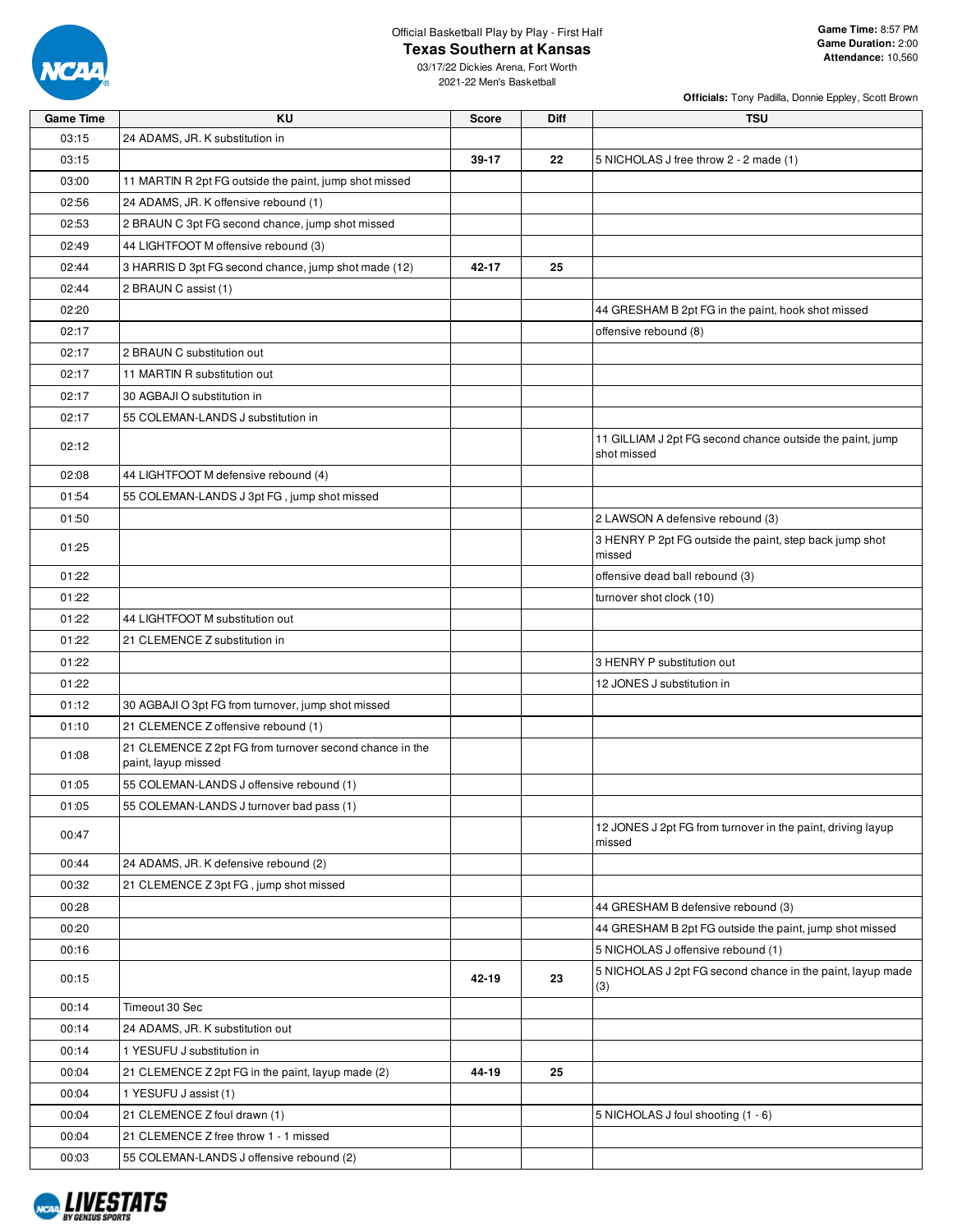# **Texas Southern at Kansas**

03/17/22 Dickies Arena, Fort Worth 2021-22 Men's Basketball



#### **Game Time:** 8:57 PM **Game Duration:** 2:00 **Attendance:** 10,560

| <b>Game Time</b> | KU                                                            | <b>Score</b>         | <b>Diff</b> | <b>TSU</b> |  |  |  |  |  |
|------------------|---------------------------------------------------------------|----------------------|-------------|------------|--|--|--|--|--|
| 00:01            | 55 COLEMAN-LANDS J 3pt FG second chance, jump shot<br>made(3) | $47 - 19$            | 28          |            |  |  |  |  |  |
|                  |                                                               | <b>END OF PERIOD</b> |             |            |  |  |  |  |  |
| KU 47-19 TSU     |                                                               |                      |             |            |  |  |  |  |  |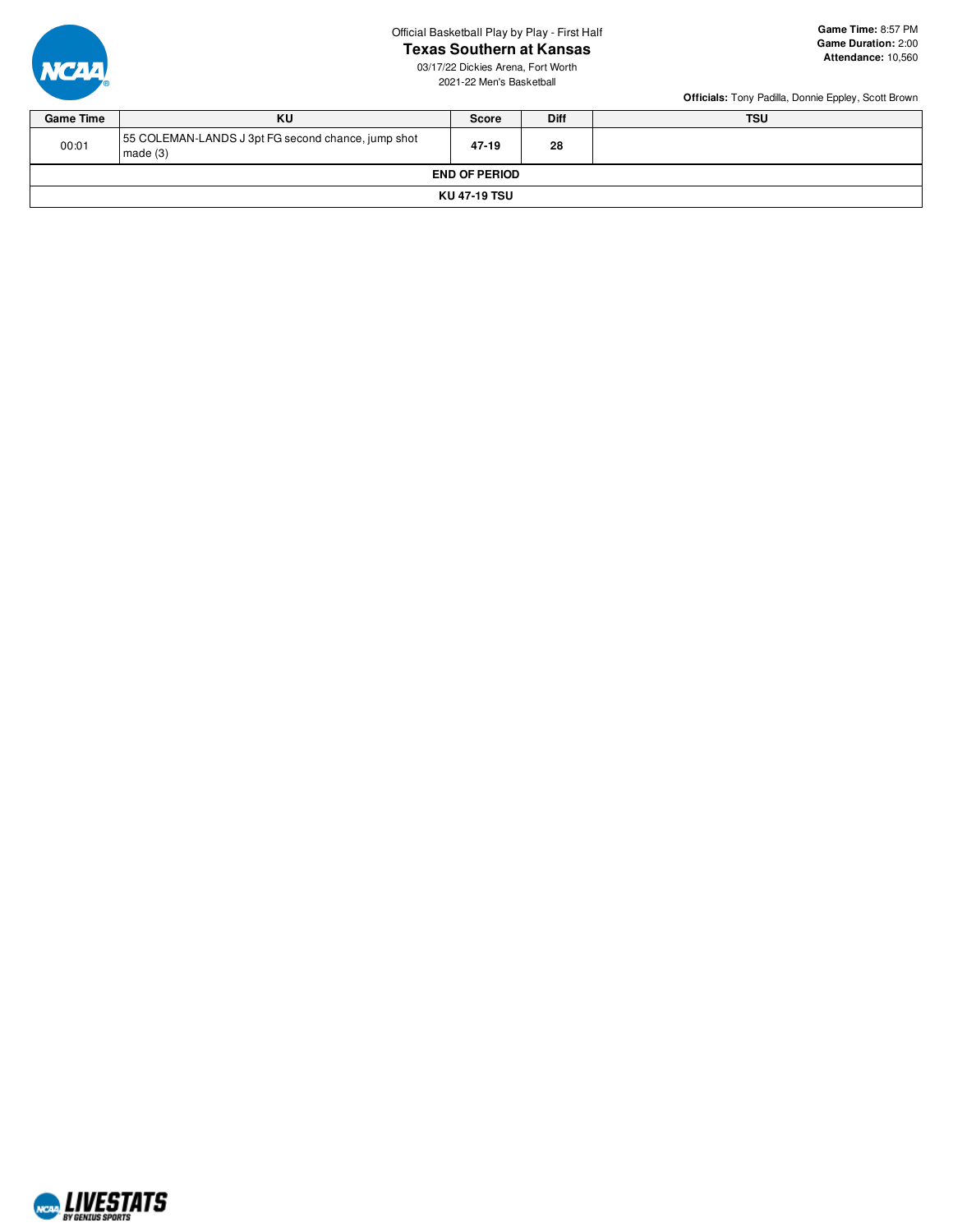

#### Official Basketball Box Score - First Half **Texas Southern at Kansas**

03/17/22 Dickies Arena, Fort Worth 2021-22 Men's Basketball

**Officials:** Tony Padilla, Donnie Eppley, Scott Brown

# **Texas Southern - 19**

|               |                             |       | FG       | 3Р            | FT      |           |           | <b>Rebounds</b> |              | <b>Fouls</b> |          |   |    | <b>TP</b><br><b>AS</b> | ΤO        | <b>ST</b>            |       | <b>Blocks</b> |  |
|---------------|-----------------------------|-------|----------|---------------|---------|-----------|-----------|-----------------|--------------|--------------|----------|---|----|------------------------|-----------|----------------------|-------|---------------|--|
|               | NO. Name                    | Min   | M-A      | M-A           | M-A     | <b>OR</b> | <b>DR</b> | <b>TOT</b>      | PF           | <b>FD</b>    |          |   |    |                        | <b>BS</b> | <b>BA</b>            | $+/-$ |               |  |
| 5             | F<br>Joirdon Karl Nicholas  | 13:37 | $1-3$    | $0 - 0$       | $1 - 2$ |           | 0         |                 |              |              | 3        | 0 |    | 0                      | 0         | 0                    | $-20$ |               |  |
| 44            | <b>Brison Gresham</b><br>F. | 13:22 | $1 - 3$  | $0 - 0$       | $0 - 0$ | $\Omega$  | 3         | 3               | 0            | $\Omega$     | 2        | 0 | 2  | 0                      | 0         | $\mathbf 0$          | $-16$ |               |  |
| 2             | A.J. Lawson<br>G            | 18:40 | $0 - 3$  | $0 - 2$       | $0 - 0$ | $\Omega$  | 3         | 3               | $\mathbf{2}$ |              | 0        |   | 0  | 0                      | 0         | 0                    | $-26$ |               |  |
| 3             | <b>PJ Henry</b><br>G        | 14:30 | $2 - 4$  | $0 - 1$       | $0 - 0$ | $\Omega$  |           | 1               | 0            | $\Omega$     | 4        |   | 4  | $\overline{2}$         | 0         | $\mathbf 0$          | $-23$ |               |  |
| 4             | <b>Bryson Etienne</b><br>G  | 10:46 | 1-4      | $0 - 1$       | $0 - 0$ | $\Omega$  | 0         | $\Omega$        | 0            | 0            | 2        | 0 |    | 2                      | 0         | 0                    | -18   |               |  |
| 15            | Justin Hopkins              | 01:20 | $0 - 0$  | $0 - 0$       | $1 - 2$ | $\Omega$  | $\Omega$  | $\mathbf 0$     | 0            |              |          |   | 0  | 0                      | 0         | $\mathbf 0$          | $-2$  |               |  |
| 24            | John Walker III             | 08:04 | $2 - 5$  | $1 - 1$       | $2 - 2$ | $\Omega$  |           | 1               |              | 5            |          | 0 | 0  |                        |           | 1                    | $-10$ |               |  |
| 0             | Yahuza Rasas                | 04:57 | $0 - 2$  | $0 - 0 0 - 0$ |         | $\Omega$  | $\Omega$  | $\mathbf 0$     | 2            | $\Omega$     | 0        | 0 |    | 0                      |           | $\mathbf 0$          | $-10$ |               |  |
| 11            | Jordan Gilliam              | 09:14 | $0 - 2$  | $0-0$         | $0-0$   | $\Omega$  | 0         | $\Omega$        | 0            | 0            | 0        | 2 | 0  | 0                      | 0         | $\Omega$             | $-10$ |               |  |
| 12            | John Jones                  | 05:30 | $0 - 1$  | $0-0$         | $0 - 0$ | $\Omega$  |           | 1               | $\Omega$     | 0            | 0        | 0 | 0  | 0                      | 0         | $\Omega$             | -5    |               |  |
| Team          |                             |       |          |               |         |           | 0         |                 |              |              | $\Omega$ |   |    |                        |           |                      |       |               |  |
| <b>Totals</b> |                             |       | $7 - 27$ | $1-5$         | $4-6$   | 2         | 9         | 11              | 6            | 8            | 19       | 5 | 10 | 5                      | 2         |                      | -28   |               |  |
|               |                             |       |          |               |         |           |           |                 |              |              |          |   |    |                        |           | Toobnical FoulouNONE |       |               |  |

| <b>Shooting By Period</b> |       |       |  |  |  |  |  |  |  |
|---------------------------|-------|-------|--|--|--|--|--|--|--|
| 1st FG%                   | 7-27  | 25.9% |  |  |  |  |  |  |  |
| 3PT%                      | $1-5$ | 20.0% |  |  |  |  |  |  |  |
| FT%                       | 4-6   | 66.7% |  |  |  |  |  |  |  |
| <b>GM FG%</b>             | 7-27  | 25.9% |  |  |  |  |  |  |  |
| 3PT%                      | $1-5$ | 20.0% |  |  |  |  |  |  |  |
| FT%                       | 4-6   | 66.7% |  |  |  |  |  |  |  |

Dead Ball Rebounds: 3, 0

| Kansas |  |
|--------|--|
|--------|--|

**Technical Fouls:**:NONE

|               |                     |   |       | FG        | 3Р         | FT      |           |                | <b>Rebounds</b> |          | <b>Fouls</b> | <b>TP</b>    |          | <b>AS TO</b> | <b>ST</b>      |             | <b>Blocks</b> | $+/-$ |
|---------------|---------------------|---|-------|-----------|------------|---------|-----------|----------------|-----------------|----------|--------------|--------------|----------|--------------|----------------|-------------|---------------|-------|
|               | NO. Name            |   | Min   | M-A       | M-A        | M-A     | <b>OR</b> | <b>DR</b>      | <b>TOT</b>      | PF       | <b>FD</b>    |              |          |              |                | <b>BS</b>   | <b>BA</b>     |       |
| 10            | Jalen Wilson        | F | 09:53 | $2 - 4$   | $0 - 2$    | $0-0$   | 0         | 2              | 2               | 3        |              | 4            | 3        |              |                | 0           | $\Omega$      | 7     |
| 33            | David McCormack     | F | 12:08 | $2 - 3$   | $0 - 0$    | $0 - 0$ | $\Omega$  | 6              | 6               |          |              | 4            |          | 2            | 0              | $\mathbf 0$ | $\Omega$      | 18    |
| 2             | Christian Braun     | G | 17:25 | 1-4       | $1-2$      | $0 - 2$ |           | 2              | 3               | $\Omega$ | 2            | 3            |          |              |                | 0           |               | 27    |
| 3             | Dajuan Harris       | G | 16:48 | $5-5$     | $2 - 2$    | $0-0$   | $\Omega$  |                |                 |          | $\Omega$     | 12           |          |              | 2              | $\mathbf 0$ | $\Omega$      | 26    |
| 30            | Ochai Agbaji        | G | 17:11 | $3 - 7$   | 1-4        | $0-0$   | $\Omega$  | $\overline{c}$ | $\overline{c}$  |          | 0            | 7            | 0        | 3            | $\Omega$       |             |               | 27    |
| 44            | Mitch Lightfoot     |   | 06:30 | $1 - 1$   | $0 - 0$    | $1 - 1$ |           | 3              | 4               |          |              | 3            |          | 0            | $\mathbf 0$    | $\mathbf 0$ | $\Omega$      | 7     |
| 11            | Remy Martin         |   | 11:17 | $4 - 5$   | 1-1        | $0 - 0$ | $\Omega$  | $\Omega$       | $\Omega$        |          | 0            | 9            | 4        | 0            | $\overline{2}$ | 0           | $\Omega$      | 20    |
|               | Joseph Yesufu       |   | 02:08 | $0 - 0$   | $0 - 0$    | $0 - 0$ | $\Omega$  | $\Omega$       | $\Omega$        | $\Omega$ | $\Omega$     | $\Omega$     |          | 0            | $\Omega$       | $\mathbf 0$ | $\Omega$      | 2     |
| 24            | KJ Adams, Jr.       |   | 03:01 | $0 - 0$   | $0 - 0$    | $0 - 0$ |           | 1              | $\overline{c}$  | 0        | 0            | $\Omega$     | $\Omega$ | 0            | $\Omega$       | 0           | $\Omega$      | 0     |
| 55            | Jalen Coleman-Lands |   | 02:17 | $1-2$     | $1 - 2$    | $0-0$   | 2         | $\Omega$       | $\overline{2}$  | $\Omega$ | $\Omega$     | 3            | 0        |              | $\Omega$       | $\mathbf 0$ | $\Omega$      | 3     |
| 21            | Zach Clemence       |   | 01:22 | 1-3       | $0 - 1$    | $0 - 1$ |           | 0              |                 | 0        |              | $\mathbf{2}$ | $\Omega$ | 0            | 0              | 0           | $\Omega$      | 3     |
| Team          |                     |   |       |           |            |         |           | $\Omega$       |                 |          |              | $\Omega$     |          | 0            |                |             |               |       |
| <b>Totals</b> |                     |   |       | $20 - 34$ | $6-14$ 1-4 |         | 7         | 17             | 24              | 8        | 6            | 47           | 12       | 9            | 6              |             | 2             | 28    |

| <b>Shooting By Period</b> |           |       |  |  |  |  |  |  |  |  |
|---------------------------|-----------|-------|--|--|--|--|--|--|--|--|
| 1st<br>FG%                | 20-34     | 58.8% |  |  |  |  |  |  |  |  |
| 3PT%                      | $6 - 14$  | 42.9% |  |  |  |  |  |  |  |  |
| FT%                       | $1 - 4$   | 25%   |  |  |  |  |  |  |  |  |
| GM FG%                    | $20 - 34$ | 58.8% |  |  |  |  |  |  |  |  |
| 3PT%                      | $6 - 14$  | 42.9% |  |  |  |  |  |  |  |  |
| FT%                       | $1 - 4$   | 25.0% |  |  |  |  |  |  |  |  |

Dead Ball Rebounds: 1, 0

|                                                                   | TSU                          | KU    |                       |                |           |                                 |    |    |     |  |  |
|-------------------------------------------------------------------|------------------------------|-------|-----------------------|----------------|-----------|---------------------------------|----|----|-----|--|--|
|                                                                   |                              |       | <b>Points from</b>    | <b>TSU</b>     | <b>KU</b> | <b>Period by Period Scoring</b> |    |    |     |  |  |
| <b>Biggest lead</b>                                               | $2(1st19:36)$ 28 $(1st0:01)$ |       | <b>Turnovers</b>      | 5              | 9         | 2nd<br>1st                      |    |    | TOT |  |  |
| <b>Best Scoring Run</b> $3(1^{st}11:50)$ 10(1 <sup>st</sup> 6:49) |                              |       | Paint                 | 8              | 24        |                                 |    |    |     |  |  |
| <b>Lead Changes</b>                                               |                              |       | <b>Second Chancel</b> | $\overline{2}$ | 6         | <b>TSU</b>                      | 19 | 37 | 56  |  |  |
| <b>Times Tied</b>                                                 |                              |       | <b>Fast Breaks</b>    |                | 14        |                                 |    |    |     |  |  |
| Time with Lead                                                    | 01:56                        | 17:07 | Bench                 | 8              | 17        | KU                              | 47 | 36 | 83  |  |  |
|                                                                   |                              |       |                       |                |           |                                 |    |    |     |  |  |

**Technical Fouls:**:NONE

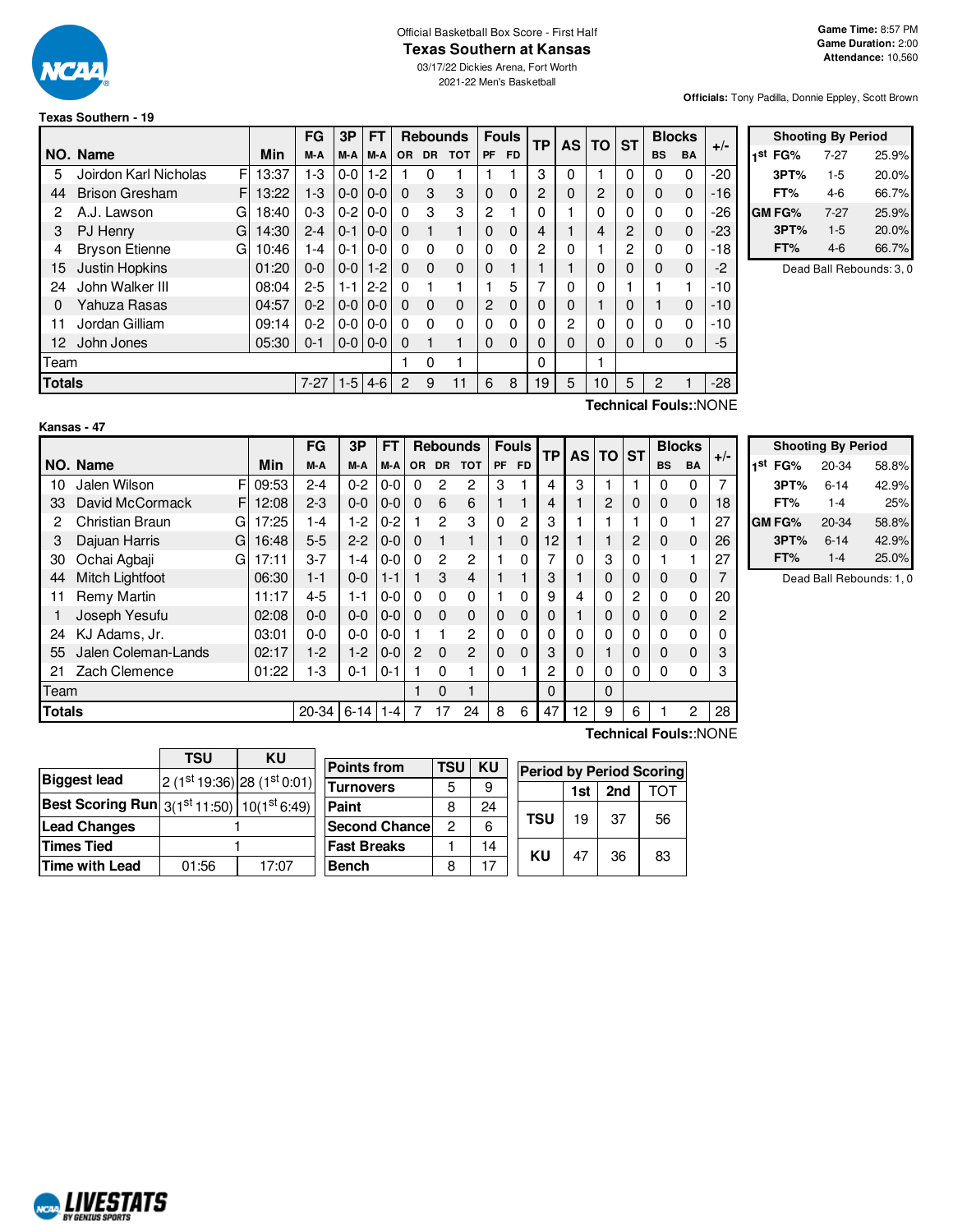

## **Texas Southern at Kansas**

03/17/22 Dickies Arena, Fort Worth 2021-22 Men's Basketball

**Officials:** Tony Padilla, Donnie Eppley, Scott Brown

### **Period 2**

| <b>Quarter Starters:</b> |                                                                                |            |              |             |                                        |                                                          |
|--------------------------|--------------------------------------------------------------------------------|------------|--------------|-------------|----------------------------------------|----------------------------------------------------------|
| KU                       | 2 Braun C                                                                      | 3 Harris D | 10 Wilson J  |             | 30 Agbaji O                            | 33 McCormack D                                           |
| <b>TSU</b>               | 2 Lawson A                                                                     | 3 Henry P  | 4 Etienne B  |             | 24 Walker III J                        | 44 Gresham B                                             |
| <b>Game Time</b>         | <b>KU</b>                                                                      |            | <b>Score</b> | <b>Diff</b> |                                        | <b>TSU</b>                                               |
| 20:00                    | 1 YESUFU J substitution out                                                    |            |              |             |                                        |                                                          |
| 20:00                    | 21 CLEMENCE Z substitution out                                                 |            |              |             |                                        |                                                          |
| 20:00                    | 55 COLEMAN-LANDS J substitution out                                            |            |              |             |                                        |                                                          |
| 20:00                    | 2 BRAUN C substitution in                                                      |            |              |             |                                        |                                                          |
| 20:00                    | 10 WILSON J substitution in                                                    |            |              |             |                                        |                                                          |
| 20:00                    | 33 MCCORMACK D substitution in                                                 |            |              |             |                                        |                                                          |
| 20:00                    |                                                                                |            |              |             | 5 NICHOLAS J substitution out          |                                                          |
| 20:00                    |                                                                                |            |              |             | 11 GILLIAM J substitution out          |                                                          |
| 20:00                    |                                                                                |            |              |             | 12 JONES J substitution out            |                                                          |
| 20:00                    |                                                                                |            |              |             | 3 HENRY P substitution in              |                                                          |
| 20:00                    |                                                                                |            |              |             | 4 ETIENNE B substitution in            |                                                          |
| 20:00                    |                                                                                |            |              |             | 24 WALKER III J substitution in        |                                                          |
| 19:35                    |                                                                                |            |              |             |                                        | 2 LAWSON A 2pt FG in the paint, driving layup missed     |
| 19:32                    | 30 AGBAJI O defensive rebound (3)                                              |            |              |             |                                        |                                                          |
| 19:15                    | 33 MCCORMACK D 2pt FG in the paint, layup made (6)                             |            | 49-19        | 30          |                                        |                                                          |
| 19:15                    | 2 BRAUN C assist (2)                                                           |            |              |             |                                        |                                                          |
| 18:52                    |                                                                                |            |              |             | 3 HENRY P turnover out of bounds (5)   |                                                          |
| 18:35                    | 30 AGBAJI O foul offensive (2 - 1)                                             |            |              |             | 2 LAWSON A foul drawn (2)              |                                                          |
| 18:35                    | 30 AGBAJI O turnover offensive (4)                                             |            |              |             |                                        |                                                          |
| 18:14                    |                                                                                |            | 49-22        | 27          |                                        | 4 ETIENNE B 3pt FG from turnover, jump shot made (5)     |
| 18:14                    |                                                                                |            |              |             | 2 LAWSON A assist (2)                  |                                                          |
| 17:49                    | 30 AGBAJI O 2pt FG outside the paint, jump shot missed                         |            |              |             |                                        |                                                          |
| 17:44                    | 2 BRAUN C offensive rebound (4)                                                |            |              |             |                                        |                                                          |
| 17:44                    | 2 BRAUN C 2pt FG second chance in the paint, layup made (5)                    |            | $51 - 22$    | 29          |                                        |                                                          |
| 17:30                    | 33 MCCORMACK D foul shooting (2 - 2)                                           |            |              |             | 3 HENRY P foul drawn (1)               |                                                          |
| 17:30                    |                                                                                |            | 51-23        | 28          | 3 HENRY P free throw 1 - 2 made (5)    |                                                          |
| 17:30                    |                                                                                |            | 51-24        | 27          | 3 HENRY P free throw 2 - 2 made (6)    |                                                          |
| 17:08                    | 10 WILSON J foul offensive (4 - 3)                                             |            |              |             | 24 WALKER III J foul drawn (6)         |                                                          |
| 17:08                    | 10 WILSON J turnover offensive (2)                                             |            |              |             |                                        |                                                          |
| 17:08                    | 10 WILSON J substitution out                                                   |            |              |             |                                        |                                                          |
| 17:08                    | 11 MARTIN R substitution in                                                    |            |              |             |                                        |                                                          |
| 16:50                    |                                                                                |            |              |             |                                        | 3 HENRY P 3pt FG from turnover, jump shot missed         |
| 16:46                    |                                                                                |            |              |             | 24 WALKER III J offensive rebound (2)  |                                                          |
| 16:44                    | 33 MCCORMACK D foul personal (3 - 4)                                           |            |              |             | 3 HENRY P foul drawn (2)               |                                                          |
| 16:33                    |                                                                                |            |              |             | shot missed                            | 24 WALKER III J 3pt FG from turnover second chance, jump |
| 16:30                    | 30 AGBAJI O defensive rebound (4)                                              |            |              |             |                                        |                                                          |
| 16:17                    | 3 HARRIS D 2pt FG in the paint, driving layup missed                           |            |              |             |                                        |                                                          |
| 16:15                    |                                                                                |            |              |             | 24 WALKER III J defensive rebound (3)  |                                                          |
| 16:14                    | 33 MCCORMACK D steal (1)                                                       |            |              |             | 24 WALKER III J turnover lost ball (1) |                                                          |
| 16:09                    | 33 MCCORMACK D 2pt FG fast break from turnover in the paint,<br>dunk, made (8) |            | 53-24        | 29          |                                        |                                                          |
| 15:53                    |                                                                                |            |              |             |                                        | 4 ETIENNE B 2pt FG in the paint, driving layup missed    |
| 15:49                    | 3 HARRIS D defensive rebound (2)                                               |            |              |             |                                        |                                                          |
|                          |                                                                                |            |              |             |                                        |                                                          |

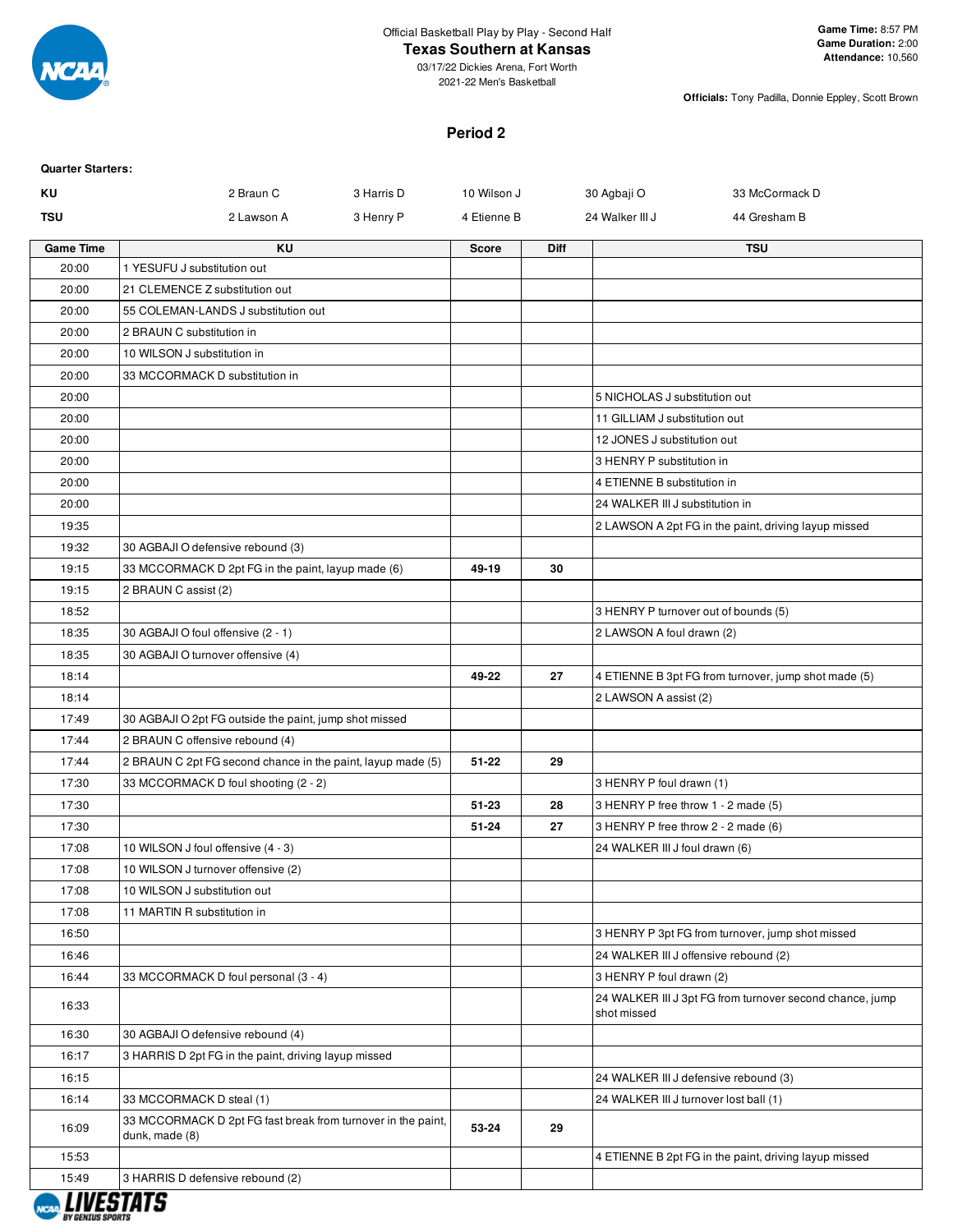

NCAA LIVESTATS

### Official Basketball Play by Play - Second Half

### **Texas Southern at Kansas**

03/17/22 Dickies Arena, Fort Worth 2021-22 Men's Basketball

| <b>Game Time</b> | KU                                                                     | <b>Score</b> | <b>Diff</b>   | <b>TSU</b>                                                           |
|------------------|------------------------------------------------------------------------|--------------|---------------|----------------------------------------------------------------------|
| 15:46            | 30 AGBAJI O 2pt FG fast break in the paint, alleyoop made (9)          | 55-24        | 31            |                                                                      |
| 15:46            | 2 BRAUN C assist (3)                                                   |              |               |                                                                      |
| 15:23            | 2 BRAUN C foul personal (1 - 5)                                        |              |               | 24 WALKER III J foul drawn (7)                                       |
| 15:23            |                                                                        |              | Timeout media |                                                                      |
| 15:02            |                                                                        |              |               | turnover shot clock (13)                                             |
| 14:41            | 33 MCCORMACK D foul drawn (2)                                          |              |               | 44 GRESHAM B foul personal (1 - 1)                                   |
| 14:35            | 30 AGBAJI O 2pt FG from turnover in the paint, layup missed            |              |               |                                                                      |
| 14:32            |                                                                        |              |               | 2 LAWSON A defensive rebound (4)                                     |
| 14:30            |                                                                        | 55-26        | 29            | 24 WALKER III J 2pt FG fast break in the paint, alleyoop made<br>(9) |
| 14:30            |                                                                        |              |               | 3 HENRY P assist (2)                                                 |
| 14:19            | 2 BRAUN C 2pt FG in the paint, driving layup missed                    |              |               |                                                                      |
| 14:16            |                                                                        |              |               | 4 ETIENNE B defensive rebound (1)                                    |
| 14:12            |                                                                        |              |               | 4 ETIENNE B 2pt FG in the paint, driving layup missed                |
| 14:06            |                                                                        |              |               | 2 LAWSON A offensive rebound (5)                                     |
| 14:06            |                                                                        | 55-28        | 27            | 2 LAWSON A 2pt FG second chance in the paint, dunk, made<br>(2)      |
| 13:51            | 33 MCCORMACK D foul drawn (3)                                          |              |               | 44 GRESHAM B foul shooting (2 - 2)                                   |
| 13:51            | 33 MCCORMACK D free throw 1 - 2 made (9)                               | 56-28        | 28            |                                                                      |
| 13:51            |                                                                        |              |               | 44 GRESHAM B substitution out                                        |
| 13:51            |                                                                        |              |               | 5 NICHOLAS J substitution in                                         |
| 13:51            | 33 MCCORMACK D free throw 2 - 2 missed                                 |              |               |                                                                      |
| 13:50            |                                                                        |              |               | 5 NICHOLAS J defensive rebound (2)                                   |
| 13:35            |                                                                        |              |               | 5 NICHOLAS J 2pt FG in the paint, layup missed                       |
| 13:35            | defensive rebound (29)                                                 |              |               |                                                                      |
| 13:35            | 33 MCCORMACK D substitution out                                        |              |               |                                                                      |
| 13:35            | 21 CLEMENCE Z substitution in                                          |              |               |                                                                      |
| 13:35            |                                                                        |              |               | 3 HENRY P substitution out                                           |
| 13:35            |                                                                        |              |               | 4 ETIENNE B substitution out                                         |
| 13:35            |                                                                        |              |               | 11 GILLIAM J substitution in                                         |
| 13:35            |                                                                        |              |               | 12 JONES J substitution in                                           |
| 13:27            | 11 MARTIN R 2pt FG fast break in the paint, driving layup made<br>(11) | 58-28        | 30            |                                                                      |
| 13:27            | 11 MARTIN R foul drawn (1)                                             |              |               | 12 JONES J foul shooting (1 - 3)                                     |
| 13:27            | 11 MARTIN R free throw fast break 1 - 1 made (12)                      | 59-28        | 31            |                                                                      |
| 13:02            |                                                                        |              |               | 5 NICHOLAS J 2pt FG in the paint, layup missed                       |
| 13:00            | 21 CLEMENCE Z defensive rebound (2)                                    |              |               |                                                                      |
| 12:53            | 30 AGBAJI O 2pt FG in the paint, driving layup missed                  |              |               |                                                                      |
| 12:51            | 21 CLEMENCE Z offensive rebound (3)                                    |              |               |                                                                      |
| 12:48            | 2 BRAUN C 3pt FG second chance, jump shot made (8)                     | 62-28        | 34            |                                                                      |
| 12:48            | 21 CLEMENCE Z assist (1)                                               |              |               |                                                                      |
| 12:36            | 21 CLEMENCE Z foul personal (1 - 6)                                    |              |               | 5 NICHOLAS J foul drawn (2)                                          |
| 12:36            | 3 HARRIS D substitution out                                            |              |               |                                                                      |
| 12:36            | 1 YESUFU J substitution in                                             |              |               |                                                                      |
| 12:33            |                                                                        | 62-31        | 31            | 12 JONES J 3pt FG, jump shot made (3)                                |
| 12:33            |                                                                        |              |               | 2 LAWSON A assist (3)                                                |
| 12:14            | 2 BRAUN C 2pt FG in the paint, driving layup blocked                   |              |               |                                                                      |
| 12:14            |                                                                        |              |               | 5 NICHOLAS J block (1)                                               |
| 12:10            |                                                                        |              |               | 11 GILLIAM J defensive rebound (1)                                   |
| 12:08            |                                                                        |              |               | 2 LAWSON A 3pt FG, jump shot missed                                  |
|                  |                                                                        |              |               |                                                                      |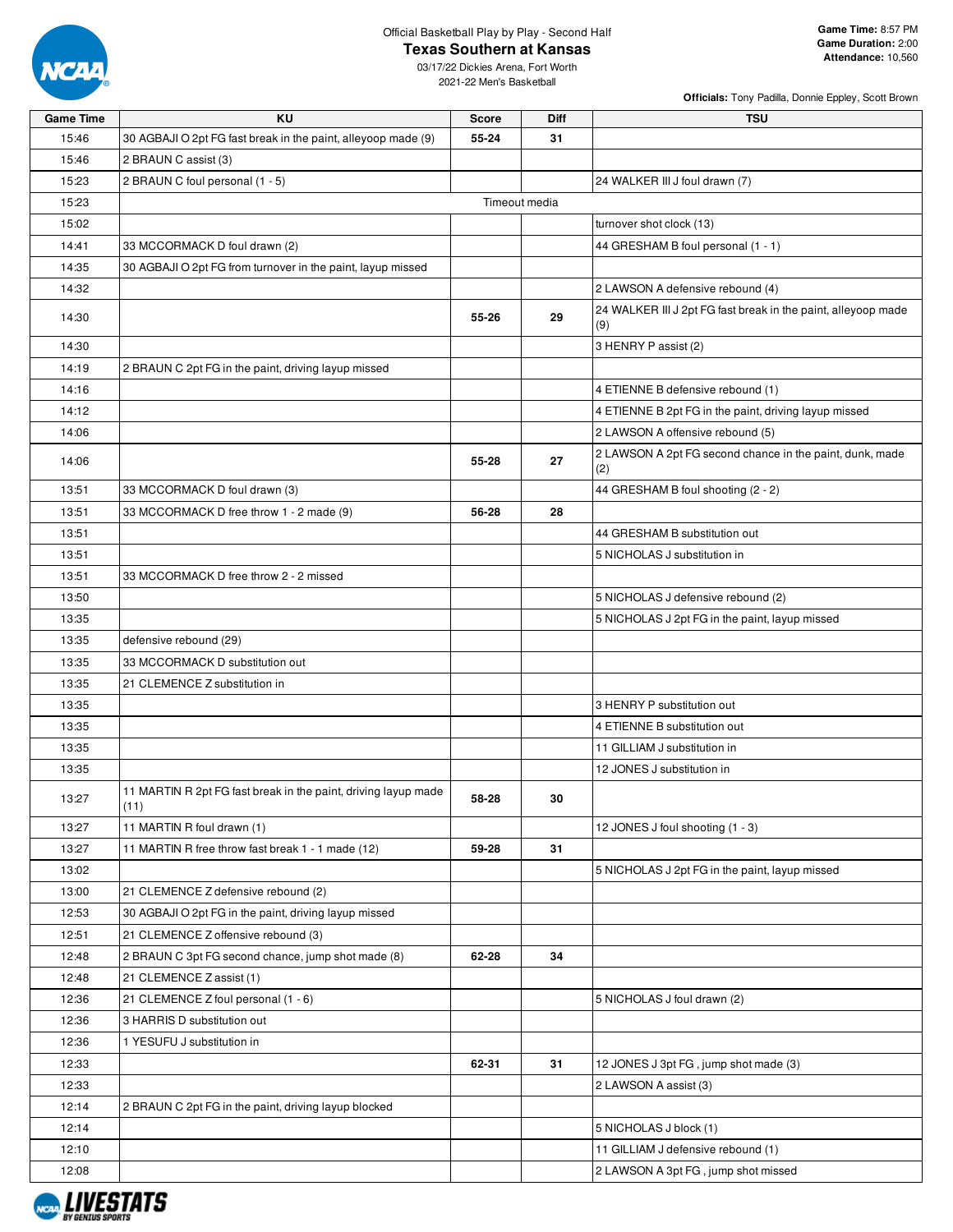

### **Texas Southern at Kansas**

| <b>Game Time</b> | KU                                                                             | <b>Score</b> | Diff          | <b>TSU</b>                                                             |
|------------------|--------------------------------------------------------------------------------|--------------|---------------|------------------------------------------------------------------------|
| 12:06            |                                                                                |              |               | 11 GILLIAM J offensive rebound (2)                                     |
| 12:04            |                                                                                |              |               | 11 GILLIAM J 2pt FG second chance in the paint, layup missed           |
| 12:00            |                                                                                |              |               | 5 NICHOLAS J offensive rebound (3)                                     |
| 12:00            |                                                                                | 62-33        | 29            | 5 NICHOLAS J 2pt FG second chance in the paint, layup made<br>(5)      |
| 11:38            | 2 BRAUN C 2pt FG in the paint, driving layup blocked                           |              |               |                                                                        |
| 11:38            |                                                                                |              |               | 24 WALKER III J block (2)                                              |
| 11:37            | offensive rebound (32)                                                         |              |               |                                                                        |
| 11:37            |                                                                                |              | Timeout media |                                                                        |
| 11:37            |                                                                                |              |               | 2 LAWSON A substitution out                                            |
| 11:37            |                                                                                |              |               | 15 HOPKINS J substitution in                                           |
| 11:36            | 30 AGBAJI O 2pt FG second chance in the paint, alleyoop<br>missed              |              |               |                                                                        |
| 11:31            |                                                                                |              |               | 5 NICHOLAS J defensive rebound (4)                                     |
| 11:18            |                                                                                |              |               | 11 GILLIAM J 3pt FG, jump shot missed                                  |
| 11:15            | 2 BRAUN C defensive rebound (5)                                                |              |               |                                                                        |
| 11:11            | 30 AGBAJI O foul drawn (1)                                                     |              |               | 5 NICHOLAS J foul personal (2 - 4)                                     |
| 11:06            | 11 MARTIN R 2pt FG outside the paint, jump shot made (14)                      | 64-33        | 31            |                                                                        |
| 11:06            | 21 CLEMENCE Z assist (2)                                                       |              |               |                                                                        |
| 10:51            |                                                                                |              |               | 24 WALKER III J turnover bad pass (2)                                  |
| 10:51            | 2 BRAUN C substitution out                                                     |              |               |                                                                        |
| 10:51            | 10 WILSON J substitution in                                                    |              |               |                                                                        |
| 10:36            | 21 CLEMENCE Z 3pt FG from turnover, jump shot missed                           |              |               |                                                                        |
| 10:31            |                                                                                |              |               | 5 NICHOLAS J defensive rebound (5)                                     |
| 10:21            |                                                                                | 64-35        | 29            | 5 NICHOLAS J 2pt FG in the paint, hook shot made (7)                   |
| 10:10            | 11 MARTIN R 2pt FG outside the paint, jump shot missed                         |              |               |                                                                        |
| 10:05            |                                                                                |              |               | 5 NICHOLAS J defensive rebound (6)                                     |
| 10:05            | 21 CLEMENCE Z steal (1)                                                        |              |               | 5 NICHOLAS J turnover bad pass (2)                                     |
| 10:00            | 10 WILSON J 2pt FG from turnover in the paint, layup missed                    |              |               |                                                                        |
| 09:55            | 10 WILSON J offensive rebound (3)                                              |              |               |                                                                        |
| 09:55            | 10 WILSON J 2pt FG from turnover second chance in the paint,<br>layup made (6) | 66-35        | 31            |                                                                        |
| 09:48            |                                                                                |              |               | 24 WALKER III J 2pt FG outside the paint, pull up jump shot<br>missed  |
| 09:43            | 30 AGBAJI O defensive rebound (5)                                              |              |               |                                                                        |
| 09:38            | 30 AGBAJI O 3pt FG, jump shot missed                                           |              |               |                                                                        |
| 09:35            | 11 MARTIN R offensive rebound (1)                                              |              |               |                                                                        |
| 09:28            | 21 CLEMENCE Z foul drawn (2)                                                   |              |               | 24 WALKER III J foul personal (2 - 5)                                  |
| 09:28            | 30 AGBAJI O substitution out                                                   |              |               |                                                                        |
| 09:28            | 55 COLEMAN-LANDS J substitution in                                             |              |               |                                                                        |
| 09:21            | 21 CLEMENCE Z 3pt FG second chance, jump shot missed                           |              |               |                                                                        |
| 09:18            |                                                                                |              |               | defensive rebound (24)                                                 |
| 09:04            | 55 COLEMAN-LANDS J foul personal (1 - 7)                                       |              |               | 12 JONES J foul drawn (1)                                              |
| 09:04            |                                                                                | 66-36        | 30            | 12 JONES J 1&1 free throw 1 made (4)                                   |
| 09:04            |                                                                                |              |               | 12 JONES J 1&1 free throw 2 missed                                     |
| 09:03            | 10 WILSON J defensive rebound (4)                                              |              |               |                                                                        |
| 08:54            | 21 CLEMENCE Z 2pt FG in the paint, layup blocked                               |              |               |                                                                        |
| 08:54            |                                                                                |              |               | 24 WALKER III J block (3)                                              |
| 08:50            |                                                                                |              |               | 5 NICHOLAS J defensive rebound (7)                                     |
| 08:48            |                                                                                | 66-38        | 28            | 11 GILLIAM J 2pt FG fast break in the paint, driving layup made<br>(2) |
|                  |                                                                                |              |               |                                                                        |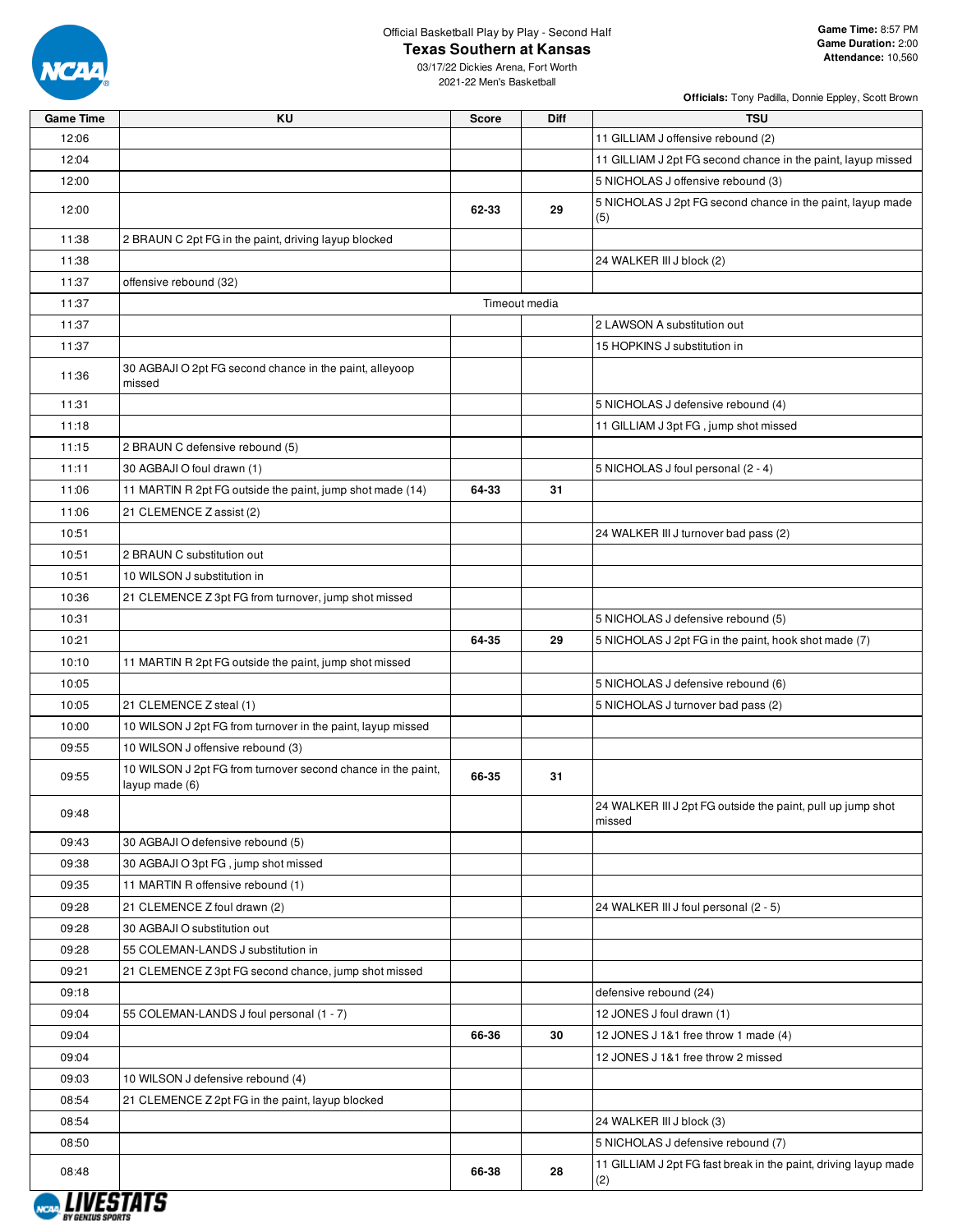

### **Texas Southern at Kansas**

03/17/22 Dickies Arena, Fort Worth 2021-22 Men's Basketball

| <b>Officials:</b> Tony Padilla, Donnie Eppley, Scott Brown |  |  |  |
|------------------------------------------------------------|--|--|--|
|                                                            |  |  |  |

| <b>Game Time</b> | KU                                                             | <b>Score</b> | <b>Diff</b>   | <b>TSU</b>                                                            |
|------------------|----------------------------------------------------------------|--------------|---------------|-----------------------------------------------------------------------|
| 08:48            |                                                                |              |               | 5 NICHOLAS J assist (1)                                               |
| 08:48            | 1 YESUFU J foul shooting (1 - 8)                               |              |               | 11 GILLIAM J foul drawn (1)                                           |
| 08:48            | 21 CLEMENCE Z substitution out                                 |              |               |                                                                       |
| 08:48            | 24 ADAMS, JR. K substitution in                                |              |               |                                                                       |
| 08:48            |                                                                | 66-39        | 27            | 11 GILLIAM J free throw fast break 1 - 1 made (3)                     |
| 08:38            | 10 WILSON J 3pt FG, jump shot missed                           |              |               |                                                                       |
| 08:33            |                                                                |              |               | 11 GILLIAM J defensive rebound (3)                                    |
| 08:25            |                                                                | 66-41        | 25            | 24 WALKER III J 2pt FG in the paint, driving layup made (11)          |
| 08:10            | 24 ADAMS, JR. K foul offensive (1 - 9)                         |              |               | 15 HOPKINS J foul drawn (2)                                           |
| 08:10            | 24 ADAMS, JR. K turnover offensive (1)                         |              |               |                                                                       |
| 07:44            |                                                                | 66-43        | 23            | 24 WALKER III J 2pt FG from turnover in the paint, layup made<br>(13) |
| 07:44            |                                                                |              |               | 5 NICHOLAS J assist (2)                                               |
| 07:34            | Timeout 30 Sec                                                 |              |               |                                                                       |
| 07:34            | 1 YESUFU J substitution out                                    |              |               |                                                                       |
| 07:34            | 11 MARTIN R substitution out                                   |              |               |                                                                       |
| 07:34            | 24 ADAMS, JR. K substitution out                               |              |               |                                                                       |
| 07:34            | 55 COLEMAN-LANDS J substitution out                            |              |               |                                                                       |
| 07:34            | 2 BRAUN C substitution in                                      |              |               |                                                                       |
| 07:34            | 3 HARRIS D substitution in                                     |              |               |                                                                       |
| 07:34            | 30 AGBAJI O substitution in                                    |              |               |                                                                       |
| 07:34            | 33 MCCORMACK D substitution in                                 |              |               |                                                                       |
| 07:23            | 33 MCCORMACK D foul drawn (4)                                  |              |               | 5 NICHOLAS J foul personal (3 - 6)                                    |
| 07:23            |                                                                |              | Timeout media |                                                                       |
| 07:13            | 33 MCCORMACK D 2pt FG in the paint, layup blocked              |              |               |                                                                       |
| 07:13            |                                                                |              |               | 24 WALKER III J block (4)                                             |
| 07:08            | 10 WILSON J offensive rebound (5)                              |              |               |                                                                       |
|                  | 10 WILSON J 2pt FG second chance in the paint, layup made      |              |               |                                                                       |
| 07:08            | (8)                                                            | 68-43        | 25            |                                                                       |
| 06:55            |                                                                |              |               | 5 NICHOLAS J 2pt FG in the paint, hook shot missed                    |
| 06:53            | 30 AGBAJI O defensive rebound (6)                              |              |               |                                                                       |
| 06:47            | 2 BRAUN C 2pt FG in the paint, driving layup missed            |              |               |                                                                       |
| 06:44            |                                                                |              |               | 5 NICHOLAS J defensive rebound (8)                                    |
| 06:38            |                                                                |              |               | 11 GILLIAM J 2pt FG outside the paint, pull up jump shot missed       |
| 06:32            |                                                                |              |               | 5 NICHOLAS J offensive rebound (9)                                    |
| 06:32            |                                                                |              |               | 5 NICHOLAS J 2pt FG second chance in the paint, layup<br>missed       |
| 06:30            | 33 MCCORMACK D defensive rebound (7)                           |              |               |                                                                       |
| 06:29            | 30 AGBAJI O 2pt FG fast break in the paint, alleyoop made (11) | 70-43        | 27            |                                                                       |
| 06:29            | 3 HARRIS D assist (2)                                          |              |               |                                                                       |
| 06:05            |                                                                |              |               | 24 WALKER III J 2pt FG outside the paint, pull up jump shot<br>missed |
| 06:01            |                                                                |              |               | 15 HOPKINS J offensive rebound (1)                                    |
| 05:59            |                                                                |              |               | 15 HOPKINS J 3pt FG second chance, jump shot missed                   |
| 05:57            | 10 WILSON J defensive rebound (6)                              |              |               |                                                                       |
| 05:53            | 30 AGBAJI O turnover lost ball (5)                             |              |               |                                                                       |
| 05:53            |                                                                |              |               | 5 NICHOLAS J substitution out                                         |
| 05:53            |                                                                |              |               | 24 WALKER III J substitution out                                      |
| 05:53            |                                                                |              |               | 0 RASAS Y substitution in                                             |
| 05:53            |                                                                |              |               | 44 GRESHAM B substitution in                                          |

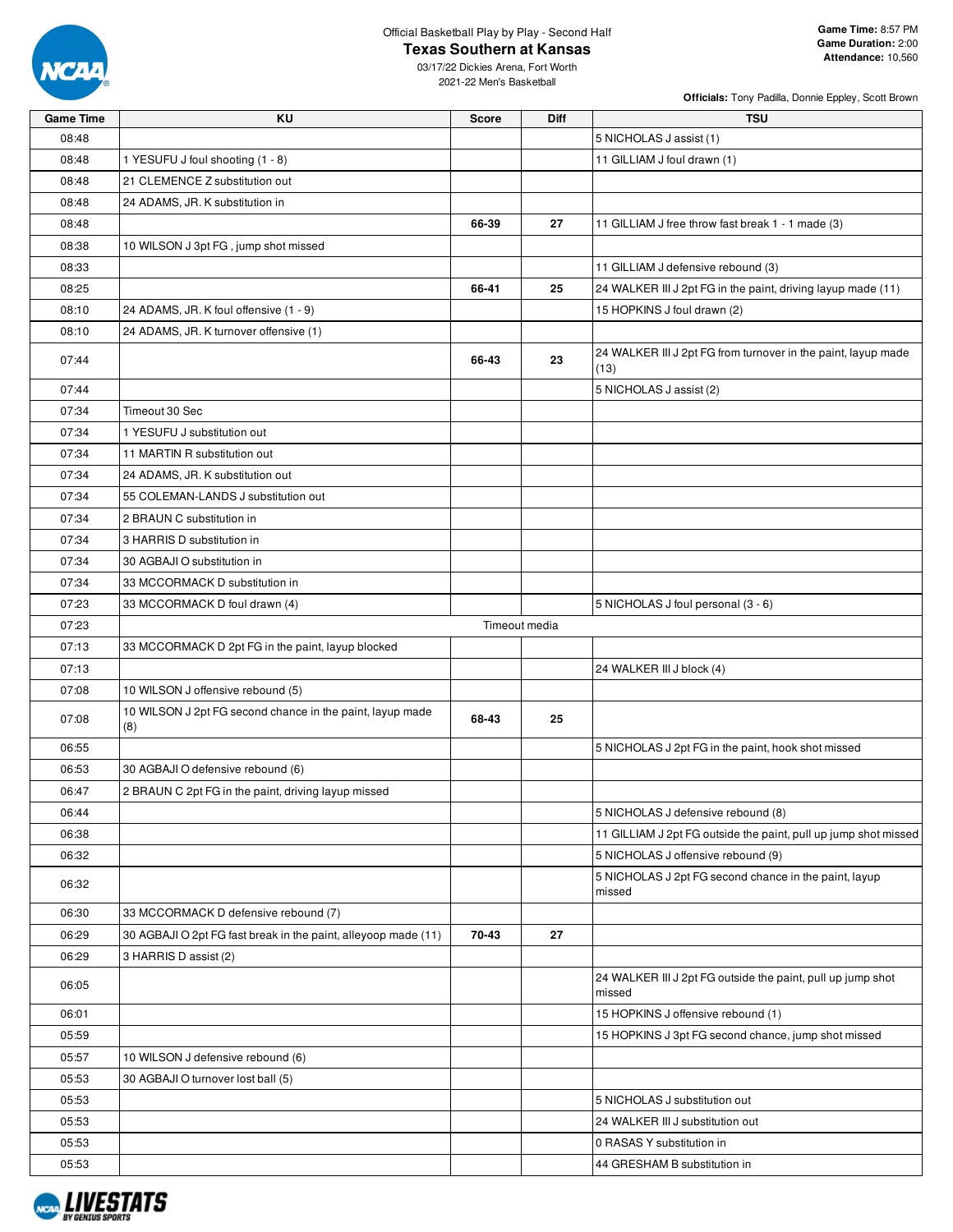

### **Texas Southern at Kansas**

03/17/22 Dickies Arena, Fort Worth 2021-22 Men's Basketball

| <b>Officials:</b> Tony Padilla, Donnie Eppley, Scott Brown |  |  |  |
|------------------------------------------------------------|--|--|--|
|                                                            |  |  |  |

| <b>Game Time</b> | ΚU                                                               | Score         | Diff | <b>TSU</b>                                                                 |
|------------------|------------------------------------------------------------------|---------------|------|----------------------------------------------------------------------------|
| 05:34            | 2 BRAUN C foul shooting (2 - 10)                                 |               |      | 12 JONES J foul drawn (2)                                                  |
| 05:34            |                                                                  | 70-44         | 26   | 12 JONES J free throw 1 - 2 made (5)                                       |
| 05:34            |                                                                  | 70-45         | 25   | 12 JONES J free throw 2 - 2 made (6)                                       |
| 05:12            | 2 BRAUN C 3pt FG, jump shot made (11)                            | 73-45         | 28   |                                                                            |
| 04:56            |                                                                  | 73-47         | 26   | 44 GRESHAM B 2pt FG outside the paint, pull up jump shot<br>made $(4)$     |
| 04:56            |                                                                  |               |      | 11 GILLIAM J assist (3)                                                    |
| 04:35            | 2 BRAUN C turnover bad pass (2)                                  |               |      | 44 GRESHAM B steal (1)                                                     |
| 04:20            |                                                                  | 73-49         | 24   | 44 GRESHAM B 2pt FG from turnover outside the paint, jump<br>shot made (6) |
| 04:20            |                                                                  |               |      | 11 GILLIAM J assist (4)                                                    |
| 03:58            | 10 WILSON J 3pt FG, jump shot made (11)                          | 76-49         | 27   |                                                                            |
| 03:58            | 2 BRAUN C assist (4)                                             |               |      |                                                                            |
| 03:31            |                                                                  | 76-51         | 25   | 44 GRESHAM B 2pt FG in the paint, hook shot made (8)                       |
| 03:22            | 2 BRAUN C 3pt FG, jump shot made (14)                            | 79-51         | 28   |                                                                            |
| 03:22            | 3 HARRIS D assist (3)                                            |               |      |                                                                            |
| 03:09            |                                                                  |               |      | 0 RASAS Y 2pt FG outside the paint, jump shot missed                       |
| 03:08            | defensive rebound (42)                                           |               |      |                                                                            |
| 03:08            |                                                                  | Timeout media |      |                                                                            |
| 03:08            | 2 BRAUN C substitution out                                       |               |      |                                                                            |
| 03:08            | 3 HARRIS D substitution out                                      |               |      |                                                                            |
| 03:08            | 10 WILSON J substitution out                                     |               |      |                                                                            |
| 03:08            | 30 AGBAJI O substitution out                                     |               |      |                                                                            |
| 03:08            | 33 MCCORMACK D substitution out                                  |               |      |                                                                            |
| 03:08            | 1 YESUFU J substitution in                                       |               |      |                                                                            |
| 03:08            | 11 MARTIN R substitution in                                      |               |      |                                                                            |
| 03:08            | 21 CLEMENCE Z substitution in                                    |               |      |                                                                            |
| 03:08            | 24 ADAMS, JR. K substitution in                                  |               |      |                                                                            |
| 03:08            | 55 COLEMAN-LANDS J substitution in                               |               |      |                                                                            |
| 03:08            |                                                                  |               |      | 11 GILLIAM J substitution out                                              |
| 03:08            |                                                                  |               |      | 12 JONES J substitution out                                                |
| 03:08            |                                                                  |               |      | 2 LAWSON A substitution in                                                 |
| 03:08            |                                                                  |               |      | 3 HENRY P substitution in                                                  |
| 02:47            | 11 MARTIN R foul drawn (2)                                       |               |      | 3 HENRY P foul shooting (1 - 7)                                            |
| 02:47            | 11 MARTIN R free throw 1 - 2 missed                              |               |      |                                                                            |
| 02:47            | offensive dead ball rebound (2)                                  |               |      |                                                                            |
| 02:47            | 11 MARTIN R free throw 2 - 2 made (15)                           | 80-51         | 29   |                                                                            |
| 02:47            | 11 MARTIN R substitution out                                     |               |      |                                                                            |
| 02:47            | 12 TEAHAN C substitution in                                      |               |      |                                                                            |
| 02:34            | 55 COLEMAN-LANDS J foul drawn (1)                                |               |      | 15 HOPKINS J foul offensive (1 - 8)                                        |
| 02:34            |                                                                  |               |      | 15 HOPKINS J turnover offensive (1)                                        |
| 02:22            | 55 COLEMAN-LANDS J turnover out of bounds (2)                    |               |      |                                                                            |
| 02:11            | 55 COLEMAN-LANDS J foul personal (2 - 11)                        |               |      | 0 RASAS Y foul drawn (1)                                                   |
| 02:11            |                                                                  | 80-52         | 28   | 0 RASAS Y free throw 1 - 2 made (1)                                        |
| 02:11            |                                                                  | 80-53         | 27   | 0 RASAS Y free throw 2 - 2 made (2)                                        |
| 02:11            |                                                                  |               |      | 0 RASAS Y substitution out                                                 |
| 02:11            |                                                                  |               |      | 12 JONES J substitution in                                                 |
| 01:54            | 55 COLEMAN-LANDS J 2pt FG outside the paint, jump shot<br>missed |               |      |                                                                            |
| 01:50            |                                                                  |               |      | defensive rebound (30)                                                     |

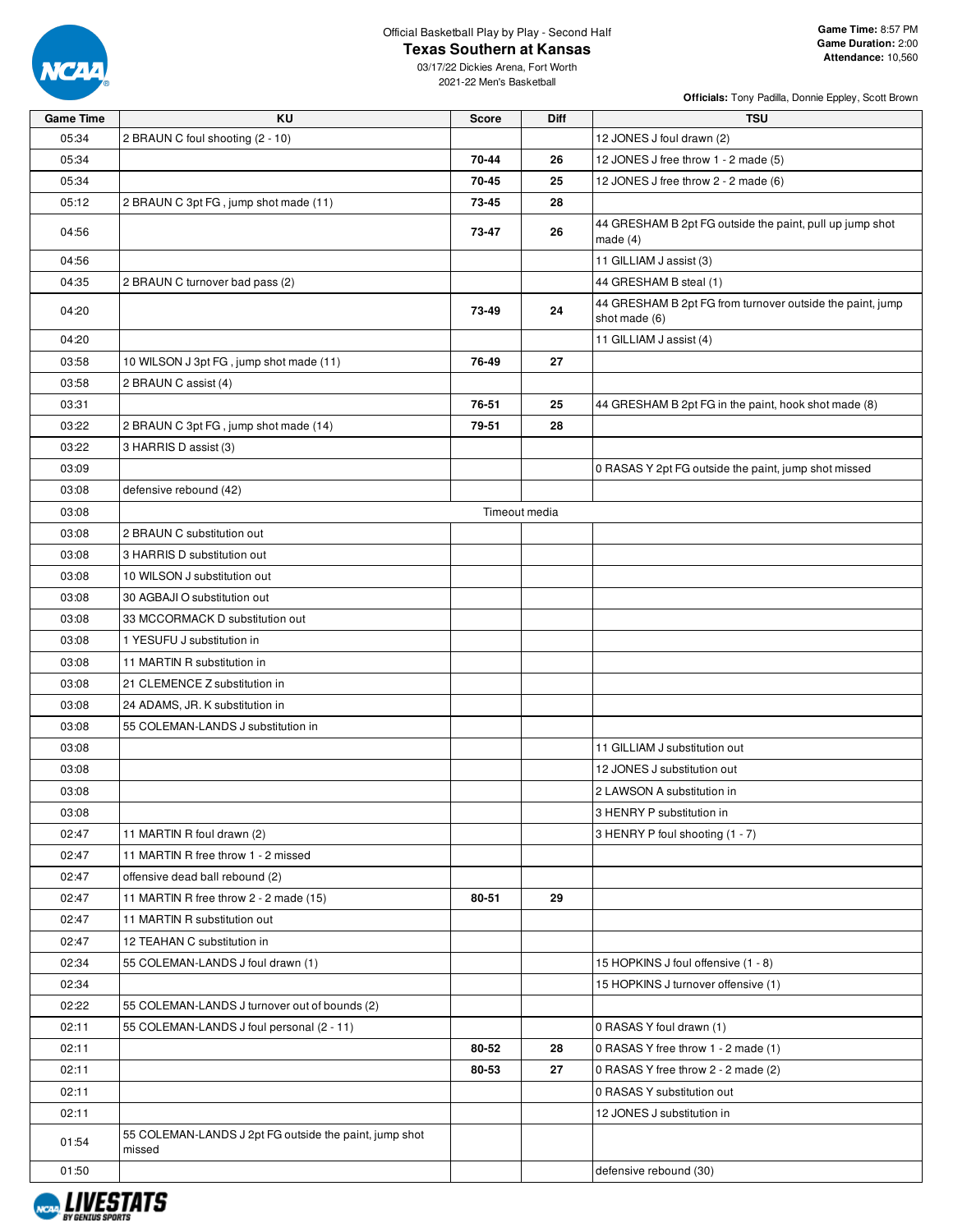

### **Texas Southern at Kansas**

03/17/22 Dickies Arena, Fort Worth 2021-22 Men's Basketball

| <b>Game Time</b> | <b>KU</b>                                                         | <b>Score</b>        | <b>Diff</b> | <b>TSU</b>                             |
|------------------|-------------------------------------------------------------------|---------------------|-------------|----------------------------------------|
| 01:40            |                                                                   |                     |             | 12 JONES J 3pt FG, jump shot missed    |
| 01:36            | 1 YESUFU J defensive rebound (1)                                  |                     |             |                                        |
| 01:30            | 55 COLEMAN-LANDS J 3pt FG, jump shot made (6)                     | 83-53               | 30          |                                        |
| 01:30            | 21 CLEMENCE Z assist (3)                                          |                     |             |                                        |
| 01:19            | 1 YESUFU J foul shooting (2 - 12)                                 |                     |             | 44 GRESHAM B foul drawn (1)            |
| 01:19            |                                                                   |                     |             | 44 GRESHAM B free throw 1 - 2 missed   |
| 01:19            |                                                                   |                     |             | offensive dead ball rebound (4)        |
| 01:19            |                                                                   | 83-54               | 29          | 44 GRESHAM B free throw 2 - 2 made (9) |
| 01:02            | 21 CLEMENCE Z 2pt FG in the paint, turnaround jump shot<br>missed |                     |             |                                        |
| 00:58            |                                                                   |                     |             | 2 LAWSON A defensive rebound (6)       |
| 00:50            | 1 YESUFU J foul personal (3 - 13)                                 |                     |             | 12 JONES J foul drawn (3)              |
| 00:50            |                                                                   | 83-55               | 28          | 12 JONES J free throw 1 - 2 made (7)   |
| 00:50            |                                                                   | 83-56               | 27          | 12 JONES J free throw 2 - 2 made (8)   |
| 00:33            | 12 TEAHAN C 2pt FG outside the paint, jump shot missed            |                     |             |                                        |
| 00:30            |                                                                   |                     |             | 44 GRESHAM B defensive rebound (4)     |
| 00:25            |                                                                   |                     |             | 44 GRESHAM B 3pt FG, jump shot missed  |
| 00:24            | defensive rebound (44)                                            |                     |             |                                        |
|                  |                                                                   | <b>END OF GAME</b>  |             |                                        |
|                  |                                                                   | <b>KU 83-56 TSU</b> |             |                                        |

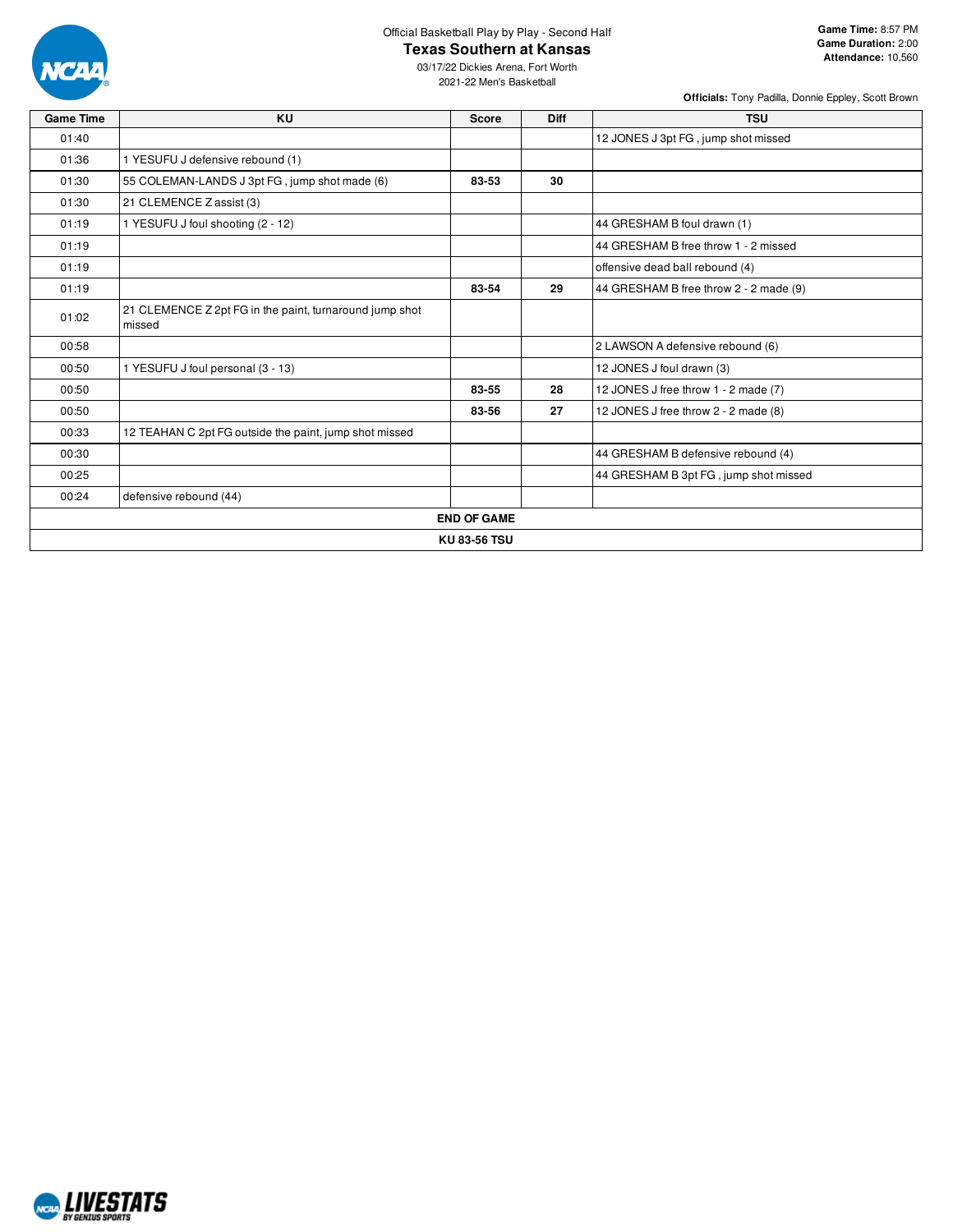

#### Official Basketball Box Score - Second Half **Texas Southern at Kansas**

03/17/22 Dickies Arena, Fort Worth 2021-22 Men's Basketball

**Officials:** Tony Padilla, Donnie Eppley, Scott Brown

#### **Texas Southern - 37**

|               |                            |            | FG      | 3P      | <b>FT</b> | <b>Rebounds</b> |           |             | <b>Fouls</b>   | <b>TP</b> | <b>AS</b> | <b>TO ST</b> |                |   | <b>Blocks</b> |              |          |
|---------------|----------------------------|------------|---------|---------|-----------|-----------------|-----------|-------------|----------------|-----------|-----------|--------------|----------------|---|---------------|--------------|----------|
|               | NO. Name                   | <b>Min</b> | M-A     | M-A     | M-A       | OR.             | <b>DR</b> | <b>TOT</b>  | <b>PF</b>      | <b>FD</b> |           |              |                |   | <b>BS</b>     | <b>BA</b>    | $+/-$    |
| 5             | F<br>Joirdon Karl Nicholas | 07:58      | $2-6$   | $0 - 0$ | $0 - 0$   | 2               | 6         | 8           | 2              |           | 4         | 2            |                | 0 |               | $\Omega$     |          |
| 44            | <b>Brison Gresham</b><br>F | 12:02      | $3 - 4$ | $0 - 1$ | $1-2$     | $\Omega$        |           | 1           | $\overline{2}$ |           | 7         | 0            | 0              |   | 0             | $\Omega$     | 0        |
| 2             | A.J. Lawson<br>G           | 11:31      | $1-3$   | $0 - 1$ | $0 - 0$   |                 | 2         | 3           | 0              |           | 2         | 2            | 0              | 0 | $\Omega$      | $\Omega$     | $\Omega$ |
| 3             | PJ Henry<br>G              | 09:33      | $0 - 1$ | $0 - 1$ | $2 - 2$   | $\Omega$        | $\Omega$  | $\mathbf 0$ |                | 2         | 2         |              |                | 0 | 0             | $\Omega$     |          |
| 4             | <b>Bryson Etienne</b><br>G | 06:25      | $1-3$   | $1 - 1$ | $0 - 0$   | $\Omega$        |           |             | 0              | $\Omega$  | 3         | 0            | 0              | 0 | $\Omega$      | $\mathbf{0}$ | $\Omega$ |
| 24            | John Walker III            | 14:07      | $3-6$   | $0 - 1$ | $0 - 0$   |                 |           | 2           |                | 2         | 6         | 0            | $\overline{c}$ | 0 | 3             | $\Omega$     |          |
| 11            | Jordan Gilliam             | 10:27      | 1-4     | $0 - 1$ | 1-1       |                 | 2         | 3           | 0              |           | 3         | 2            | 0              | 0 | $\Omega$      | $\Omega$     | $\Omega$ |
| 12            | John Jones                 | 12:38      | $1-2$   | $1 - 2$ | $5-6$     | $\Omega$        | $\Omega$  | $\Omega$    |                | 3         | 8         | 0            | 0              | 0 | $\Omega$      | $\Omega$     | $\Omega$ |
| 15            | Justin Hopkins             | 11:37      | $0 - 1$ | $0 - 1$ | $0 - 0$   |                 | O         |             |                |           | 0         | 0            |                | ი | 0             | 0            | 2        |
| 0             | Yahuza Rasas               | 03:42      | $0 - 1$ | $0-0$   | $2 - 2$   | $\Omega$        | $\Omega$  | $\Omega$    | 0              |           | 2         | 0            | 0              | 0 | $\Omega$      | $\Omega$     | 0        |
| Team          |                            |            |         |         |           | 0               | 2         | 2           |                |           | 0         |              |                |   |               |              |          |
| <b>Totals</b> |                            | $11 - 13$  | 6       | 15      | 21        | 8               | 13        | 37          | 7              | 6         |           | 4            | $\Omega$       |   |               |              |          |
|               |                            |            |         |         |           |                 |           |             |                |           |           |              |                |   |               |              |          |

|         | <b>Shooting By Period</b> |       |
|---------|---------------------------|-------|
| ond FG% | 12-31                     | 38.7% |
| 3PT%    | $2-9$                     | 22.2% |
| FT%     | $11 - 13$                 | 84.6% |
| GM FG%  | 12-31                     | 38.7% |
| 3PT%    | $2-9$                     | 22.2% |
| FT%     | $11 - 13$                 | 84.6% |

Dead Ball Rebounds: 1, 0

### **Kansas - 36**

**Technical Fouls:**:NONE

|               |                      |            | <b>FG</b> | 3P      | FT            |                | <b>Rebounds</b> |              | <b>Fouls</b>   |           | <b>TP</b> | <b>AS</b>      | <b>TO</b> | <b>ST</b> |           | <b>Blocks</b> | $+/-$ |
|---------------|----------------------|------------|-----------|---------|---------------|----------------|-----------------|--------------|----------------|-----------|-----------|----------------|-----------|-----------|-----------|---------------|-------|
|               | NO. Name             | Min        | M-A       | M-A     | $M-A$         | <b>OR</b>      | <b>DR</b>       | <b>TOT</b>   | <b>PF</b>      | <b>FD</b> |           |                |           |           | <b>BS</b> | <b>BA</b>     |       |
| 10            | Jalen Wilson         | F<br>10:35 | $3-5$     | $1-2$   | $0 - 0$       | $\overline{2}$ | 2               | 4            |                | $\Omega$  | 7         | 0              |           | 0         | 0         | $\Omega$      | -4    |
| 33            | David McCormack      | F<br>10:51 | $2 - 3$   | $0-0$   | $1-2$         | $\Omega$       |                 |              | $\overline{c}$ | 3         | 5         | $\Omega$       | 0         |           | 0         |               | 5     |
| 2             | Christian Braun<br>G | 13:35      | $4 - 8$   | $3-3$   | $0 - 0$       |                |                 | $\mathbf{2}$ | 2              | $\Omega$  | 11        | 3              |           | 0         | 0         | 2             | 8     |
| 3             | Dajuan Harris<br>G   | 11:50      | $0 - 1$   | $0-0$   | $0 - 0$       | $\Omega$       |                 | 1            | $\Omega$       | 0         | $\Omega$  | $\overline{2}$ | 0         | $\Omega$  | $\Omega$  | $\Omega$      | 11    |
| 30            | Ochai Agbaji<br>G    | 14:58      | $2 - 7$   | $0 - 1$ | $0 - 0$       | $\Omega$       | 4               | 4            |                |           | 4         | 0              | 2         |           | 0         | 0             | 8     |
| 11            | <b>Remy Martin</b>   | 09:55      | $2 - 3$   |         | $0 - 012 - 3$ |                | $\Omega$        | 1            | 0              | 2         | 6         | $\Omega$       | 0         |           | $\Omega$  | $\Omega$      | -3    |
| 21            | Zach Clemence        | 07:55      | $0 - 4$   | $0-2$   | $0 - 0$       |                |                 | 2            |                |           | $\Omega$  | 3              | 0         |           | $\Omega$  |               | $-1$  |
|               | Joseph Yesufu        | 08:10      | $0 - 0$   | $0-0$   | $0 - 0$       | $\Omega$       |                 |              | 3              | $\Omega$  | $\Omega$  | $\Omega$       | $\Omega$  | $\Omega$  | $\Omega$  | $\Omega$      | $-12$ |
| 55            | Jalen Coleman-Lands  | 05:02      | $1-2$     | $1 - 1$ | $0 - 0$       | 0              | $\Omega$        | 0            | 2              |           | 3         | 0              |           |           | $\Omega$  | $\Omega$      | -9    |
| 24            | KJ Adams, Jr.        | 04:22      | $0-0$     |         | $0 - 0 0 - 0$ | $\Omega$       | $\Omega$        | $\Omega$     |                | 0         | $\Omega$  | $\Omega$       |           |           | 0         | $\Omega$      | -6    |
| 12            | Chris Teahan         | 02:47      | $0 - 1$   | $0-0$   | $0 - 0$       | 0              | 0               | $\Omega$     | 0              | 0         | 0         | 0              | 0         |           | $\Omega$  | 0             | -2    |
| <b>Team</b>   |                      |            |           |         |               | 3              | 4               |              |                | $\Omega$  |           | $\Omega$       |           |           |           |               |       |
| <b>Totals</b> |                      | 14-34      | $5-9$     | $3-5$   | 6             | 14             | 20              | 13           | 8              | 36        | 8         | 6              | 2         | 0         | 4         | -1            |       |

|                     | <b>Shooting By Period</b> |       |
|---------------------|---------------------------|-------|
|                     |                           |       |
| 2 <sup>nd</sup> FG% | 14-34                     | 41.2% |
| 3PT%                | $5-9$                     | 55.6% |
| FT%                 | 3-5                       | 60%   |
| GM FG%              | 14-34                     | 41.2% |
| 3PT%                | $5-9$                     | 55.6% |
| FT%                 | $3 - 5$                   | 60.0% |

Dead Ball Rebounds: 1, 0

|                                                                   | <b>TSU</b> | KU                                       |  |  |  |  |  |
|-------------------------------------------------------------------|------------|------------------------------------------|--|--|--|--|--|
| <b>Biggest lead</b>                                               |            | 0 (1st 20:00) 34 (2 <sup>nd</sup> 12:48) |  |  |  |  |  |
| <b>Best Scoring Run</b> $8(2^{nd} 7:44)$ 7(2 <sup>nd</sup> 12:48) |            |                                          |  |  |  |  |  |
| <b>Lead Changes</b>                                               |            |                                          |  |  |  |  |  |
| <b>Times Tied</b>                                                 |            |                                          |  |  |  |  |  |
| Time with Lead                                                    | 00:00      | 19:35                                    |  |  |  |  |  |

| <b>Points from</b>    | TSU | KU | <b>Period by Period Scoring</b> |    |    |    |  |  |  |  |  |  |
|-----------------------|-----|----|---------------------------------|----|----|----|--|--|--|--|--|--|
| <b>Turnovers</b>      | 11  |    | 2nd<br>1st                      |    |    |    |  |  |  |  |  |  |
| Paint                 | 16  | 16 |                                 |    |    |    |  |  |  |  |  |  |
| <b>Second Chancel</b> |     | 9  | <b>TSU</b>                      | 19 | 37 | 56 |  |  |  |  |  |  |
| <b>Fast Breaks</b>    | 5   | 9  | ΚU                              | 47 | 36 |    |  |  |  |  |  |  |
| <b>Bench</b>          | 19  | 9  |                                 |    |    | 83 |  |  |  |  |  |  |

**Technical Fouls:**:NONE

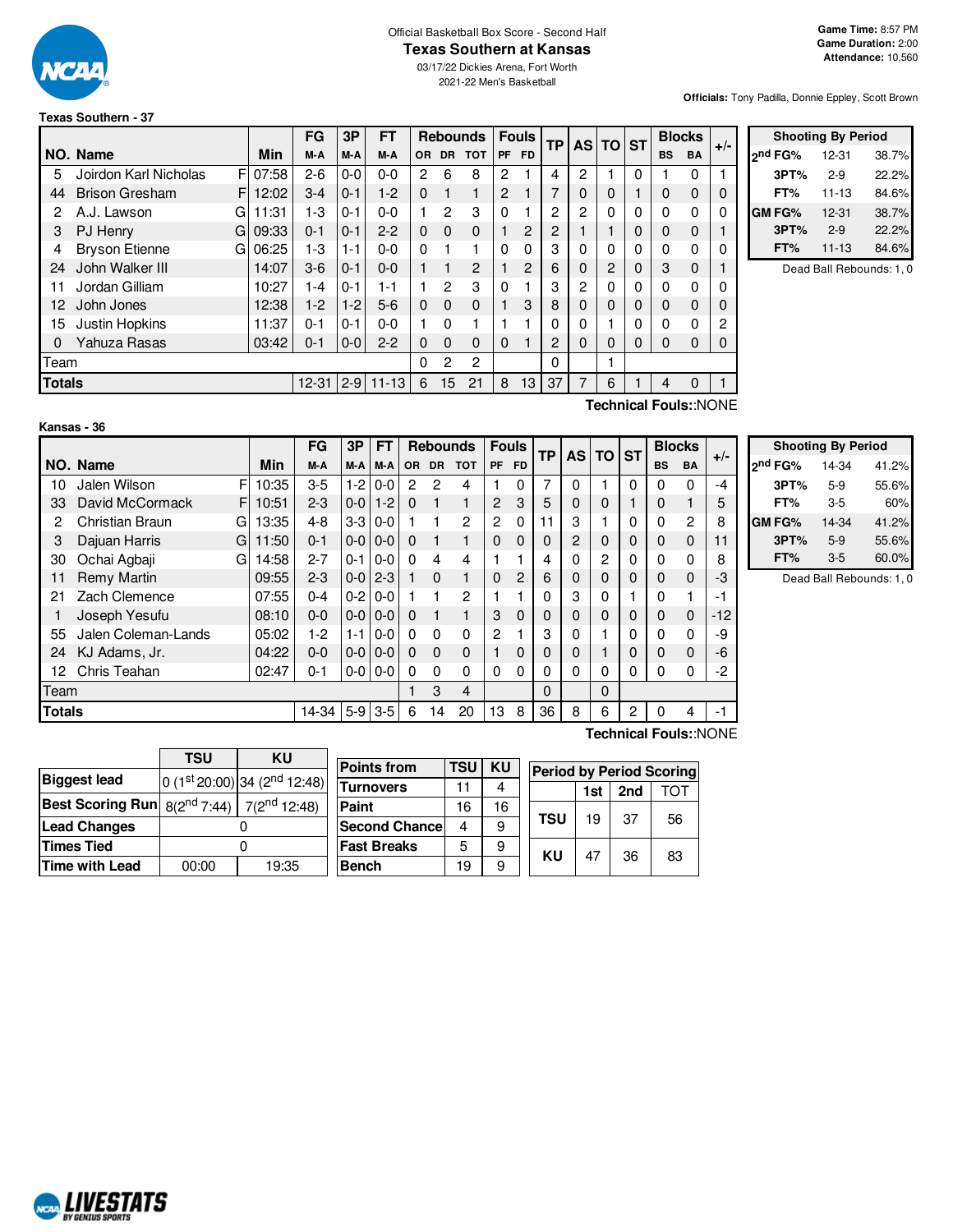

**Officials:** Tony Padilla, Donnie Eppley, Scott Brown

{ Players => 0, 1, 2, 3, 5, 10, 11, 12, 13, 15, 20, 21, 24, 30, 31, 33, 44, 55; } FG Types => All; Results => All;

{ Players => All; } FG Types => All; Results => All;



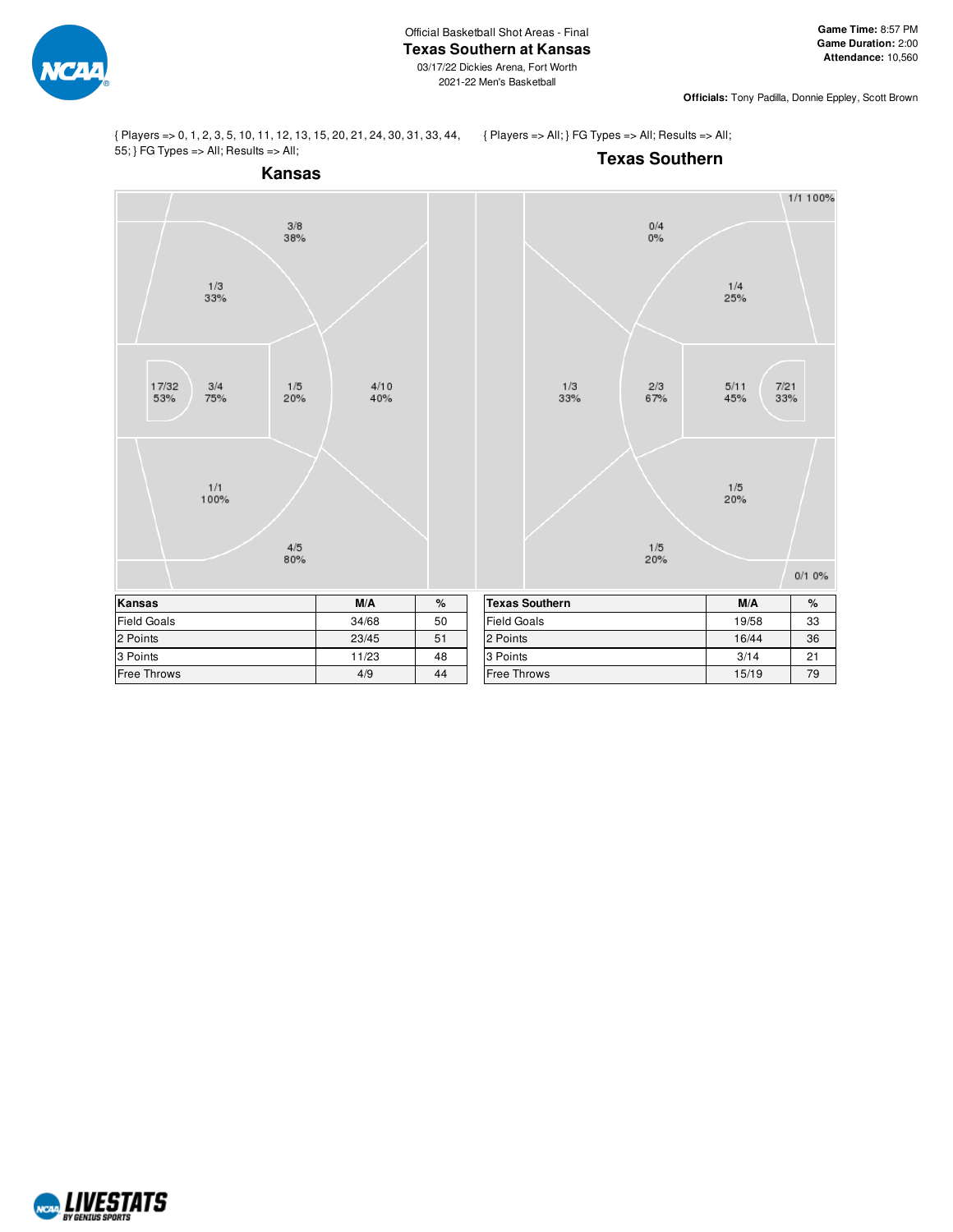

**Officials:** Tony Padilla, Donnie Eppley, Scott Brown

# **Texas Southern**

| <b>No</b>      |                       | <b>Mins</b><br>Name |       | Score     |           | <b>Points Diff</b> |       | Points per Min |      | <b>Assists</b> |                          | <b>Rebounds</b> |     | <b>Steals</b> |                | <b>Turnovers</b> |     |
|----------------|-----------------------|---------------------|-------|-----------|-----------|--------------------|-------|----------------|------|----------------|--------------------------|-----------------|-----|---------------|----------------|------------------|-----|
|                |                       | On                  | Off   | On        | Off       | On                 | Off   | On             | Off  | On             | Off                      | On              | Off | On            | Off            | On               | Off |
| 0              | Yahuza Rasas          | 08:39               | 31:21 | $15 - 25$ | $41 - 58$ | $-10$              | $-17$ | 1.73           | 1.31 | 4              | 8                        | c               | 30  |               | 4              | 4                | 12  |
| $\overline{2}$ | A.J. Lawson           | 30:11               | 09:49 | $35 - 61$ | $21 - 22$ | $-26$              | -1    | 1.16           | 2.14 |                | 5                        | 23              | 9   |               | 3              | 12               |     |
| 3              | PJ Henry              | 24:03               | 15:57 | $26 - 48$ | $30 - 35$ | $-22$              | -5    | .08            | .88  | 5              |                          | 15              | 7   |               | $\overline{2}$ | 14               |     |
| 4              | <b>Bryson Etienne</b> | 17:11               | 22:49 | $18 - 36$ | $38 - 47$ | $-18$              | $-9$  | 1.05           | 1.67 | 4              | 8                        | 9               | 23  |               | 2              | 12               |     |
| 5              | Joirdon Karl Nicholas | 21:35               | 18:25 | $26 - 45$ | $30 - 38$ | $-19$              | -8    | .20            | 1.63 | 5              |                          | 21              |     | C             | 4              | 9                |     |
| 11             | Jordan Gilliam        | 19:41               | 20:19 | $33 - 43$ | $23 - 40$ | $-10$              | $-17$ | 1.68           | 1.13 | 8              | 4                        | 20              | 12  |               | 4              | 3                | 13  |
| 12             | John Jones            | 18:08               | 21:52 | $33 - 38$ | $23 - 45$ | $-5$               | $-22$ | .82            | 1.05 |                | 5                        | 20              | 12  |               | 4              | 2                | 14  |
| 15             | Justin Hopkins        | 12:57               | 27:03 | $26 - 26$ | $30 - 57$ | $\Omega$           | $-27$ | 2.01           | 1.11 | 5              | $\overline{\phantom{0}}$ | 12              | 20  | 3             | 3              | 5                |     |
| 24             | John Walker III       | 22:11               | 17:49 | $34 - 43$ | $22 - 40$ | -9                 | $-18$ | .53            | 1.23 | 8              | 4                        | 21              |     |               | 3              | 9                |     |
| 44             | <b>Brison Gresham</b> | 25:24               | 14:36 | $34 - 50$ | $22 - 33$ | $-16$              | $-11$ | .34            | 1.51 |                | 5                        | 17              | 15  |               |                | 10               |     |

#### **Kansas**

| <b>No</b>      | Name                |       | <b>Mins</b> |           | <b>Score</b> |                | <b>Points Diff</b> |      | Points per Min |                | <b>Assists</b> |                | <b>Rebounds</b> |              | <b>Steals</b>  |    | Turnovers  |
|----------------|---------------------|-------|-------------|-----------|--------------|----------------|--------------------|------|----------------|----------------|----------------|----------------|-----------------|--------------|----------------|----|------------|
|                |                     | On    | Off         | On        | Off          | On             | Off                | On   | Off            | On             | Off            | On             | <b>Off</b>      | On           | Off            | On | <b>Off</b> |
|                | Joseph Yesufu       | 10:18 | 29:42       | $15 - 25$ | $68 - 31$    | $-10$          | 37                 | .46  | 2.29           | 3              | 17             | 10             | 34              |              |                | 4  | 11         |
| $\overline{2}$ | Christian Braun     | 31:00 | 09:00       | $72 - 37$ | $11 - 19$    | 35             | -8                 | 2.32 | 1.22           | 18             | 2              | 33             | 11              | 7            |                | 11 | 4          |
| 3              | Daiuan Harris       | 28:38 | 11:22       | $68 - 31$ | $15 - 25$    | 37             | $-10$              | 2.37 | 1.32           | 16             | 4              | 32             | 12              | 6            | $\overline{2}$ | 10 | 5          |
| 10             | Jalen Wilson        | 20:28 | 19:32       | $38 - 35$ | $45 - 21$    | 3              | 24                 | 1.86 | 2.30           | 10             | 10             | 20             | 24              | 4            | $\overline{4}$ | 12 | 3          |
| 11             | Remy Martin         | 21:12 | 18:48       | $46 - 29$ | $37 - 27$    | 17             | 10                 | 2.17 | 1.97           | 10             | 10             | 25             | 19              | 6            | $\overline{2}$ | 5  | 10         |
| 12             | Chris Teahan        | 02:47 | 37:13       | $3 - 5$   | $80 - 51$    | $-2$           | 29                 | 1.08 | 2.15           |                | 19             | $\overline{2}$ | 42              | $\mathbf{0}$ | 8              |    | 14         |
| 21             | Zach Clemence       | 09:17 | 30:43       | $19 - 17$ | 64 - 39      | $\overline{c}$ | 25                 | 2.05 | 2.08           | 4              | 16             | 14             | 30              |              |                | 2  | 13         |
| 24             | KJ Adams, Jr.       | 07:23 | 32:37       | $7 - 13$  | $76 - 43$    | $-6$           | 33                 | 0.95 | 2.33           | $\overline{2}$ | 18             | 8              | 36              | 0            | 8              | 3  | 12         |
| 30             | Ochai Agbaji        | 32:09 | 07:51       | 74 - 39   | $9 - 17$     | 35             | -8                 | 2.30 | 1.15           | 18             | $\overline{2}$ | 38             | 6               | 8            | $\mathbf 0$    | 12 | 3          |
| 33             | David McCormack     | 22:59 | 17:01       | $48 - 25$ | $35 - 31$    | 23             | 4                  | 2.09 | 2.06           | 11             | 9              | 22             | 22              | 6            | 2              | 11 | 4          |
| 44             | Mitch Lightfoot     | 06:30 | 33:30       | $16 - 9$  | $67 - 47$    |                | 20                 | 2.46 | 2.00           | 5              | 15             | 8              | 36              |              | $\overline{7}$ |    | 14         |
| 55             | Jalen Coleman-Lands | 07:19 | 32:41       | $9 - 15$  | $74 - 41$    | -6             | 33                 | .23  | 2.26           | 2              | 18             | 8              | 36              | 0            | 8              | 3  | 12         |

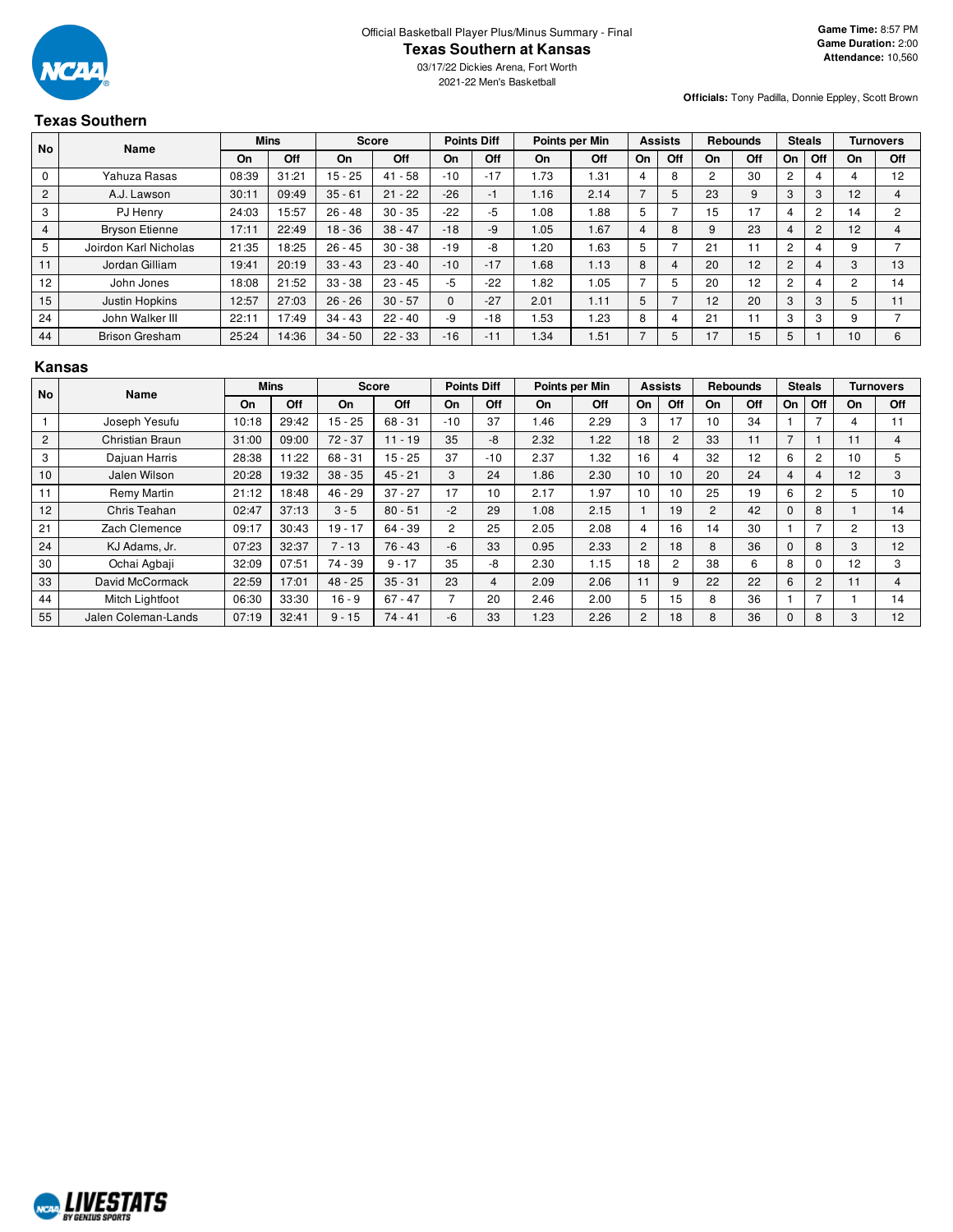

**Officials:** Tony Padilla, Donnie Eppley, Scott Brown

# Players => AllFG Types=>AllResults=>All **Texas Southern**









| <b>Texas Southern</b> | M/A   | %  | Texas    |
|-----------------------|-------|----|----------|
| <b>Field Goals</b>    | 19/58 | 33 | Points i |
| 2 Points              | 16/44 | 36 | Fast Br  |
| 3 Points              | 3/14  | 21 | Second   |
| <b>Free Throws</b>    | 15/19 | 79 | Effectiv |

| <b>Texas Southern</b>       | M/A        | %  |
|-----------------------------|------------|----|
| Points in the Paint         | 24 (12/32) | 38 |
| lFast Break Points          | 6(4/5)     | 80 |
| <b>Second Chance Points</b> | 6(3/8)     | 38 |
| <b>Effective FG%</b>        | 35         |    |

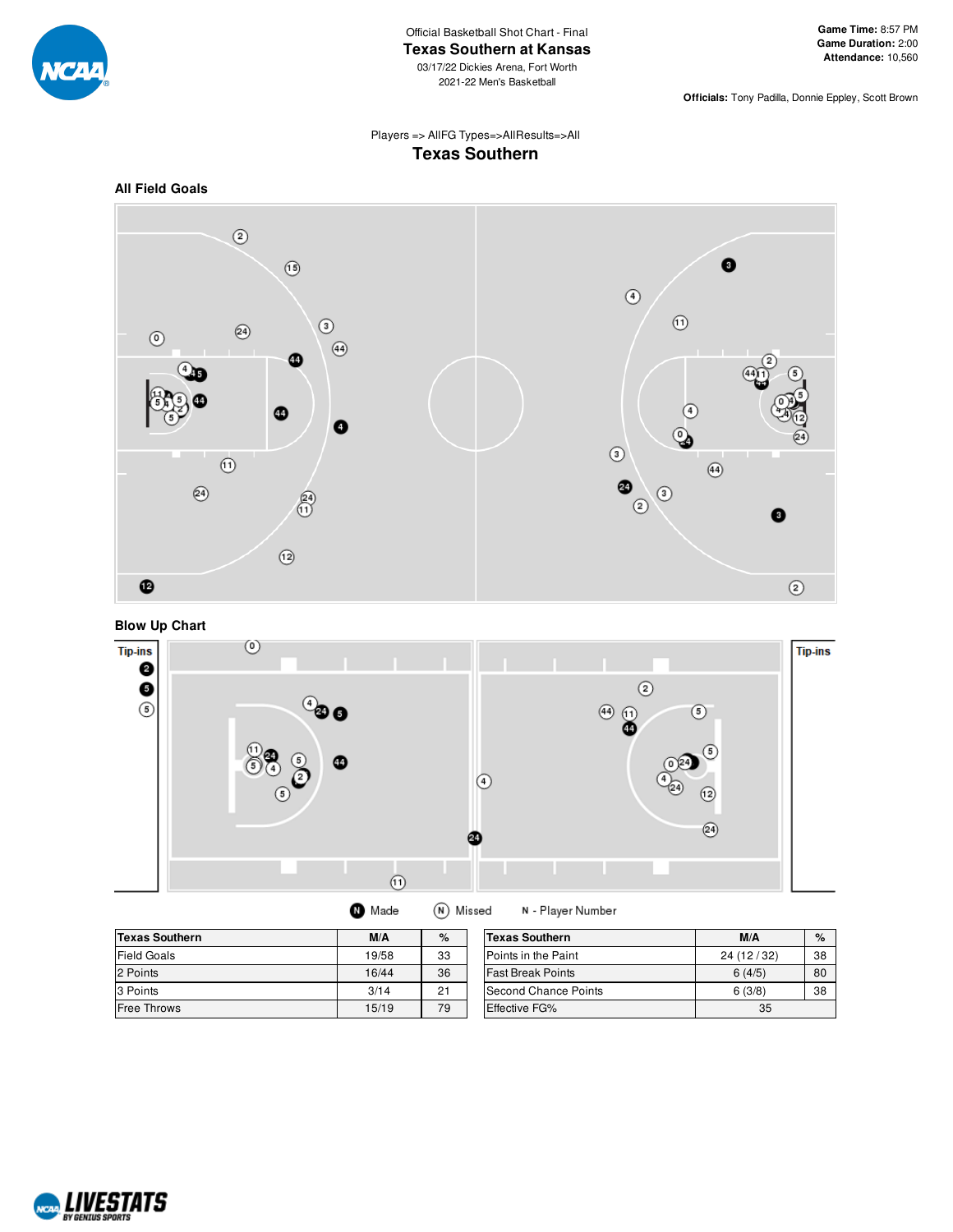

03/17/22 Dickies Arena, Fort Worth 2021-22 Men's Basketball

**Officials:** Tony Padilla, Donnie Eppley, Scott Brown

#### Players => 0, 1, 2, 3, 5, 10, 11, 12, 13, 15, 20, 21, 24, 30, 31, 33, 44, 55FG Types=>AllResults=>All

**Kansas**



**Blow Up Chart**



(N) Missed **O** Made

N - Player Number

| <b>Kansas</b>      | M/A   | %  | Kansas                   | M/A       | $\%$ |
|--------------------|-------|----|--------------------------|-----------|------|
| <b>Field Goals</b> | 34/68 | 50 | Points in the Paint      | 40(20/36) | 56   |
| 2 Points           | 23/45 | 51 | <b>Fast Break Points</b> | 23(11/11) | 100  |
| 3 Points           | 11/23 | 48 | Second Chance Points     | 15(6/11)  | 55   |
| <b>Free Throws</b> | 4/9   | 44 | <b>Effective FG%</b>     | 58        |      |

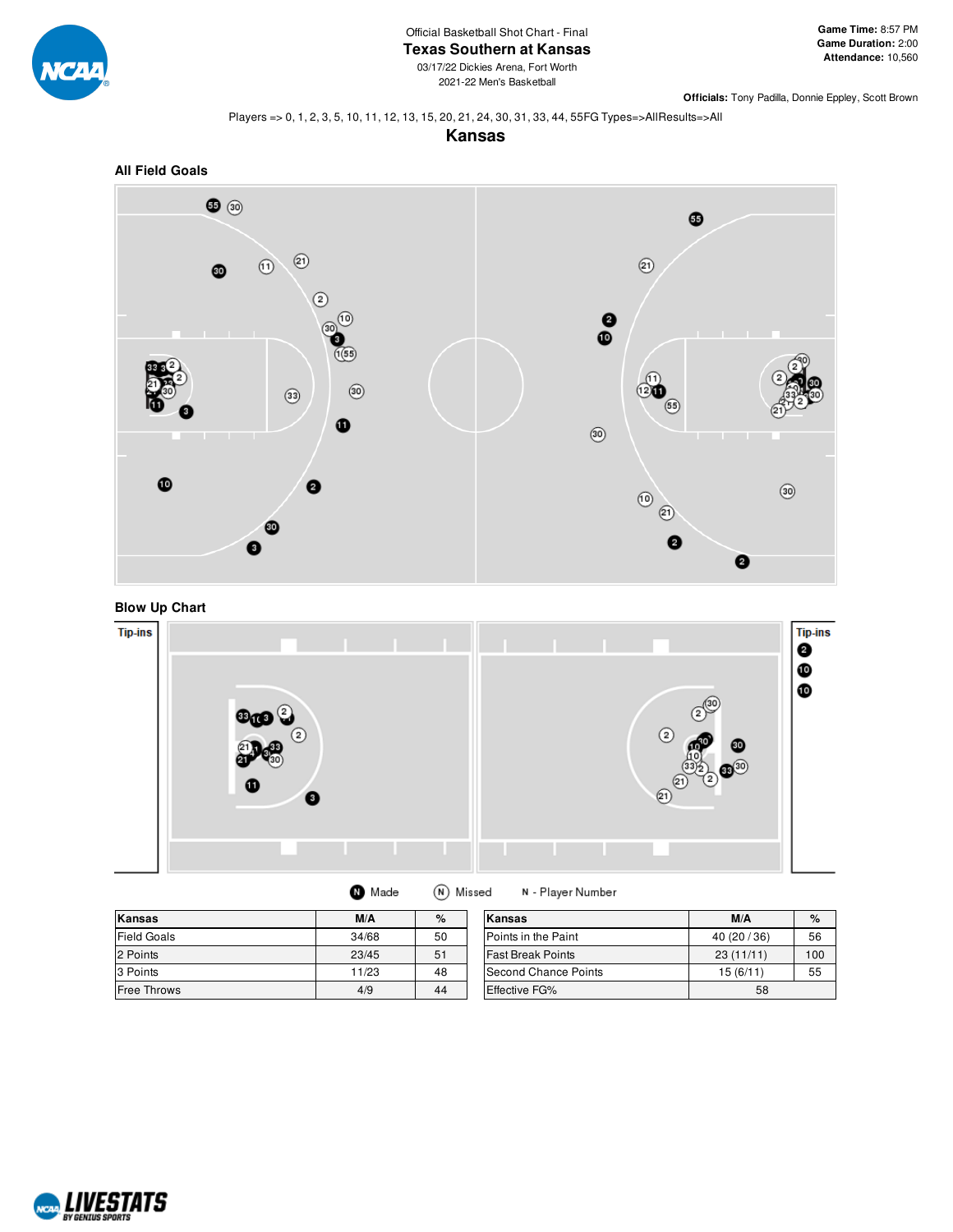

Official Basketball Rotations Summary - Final

## **Texas Southern at Kansas**

03/17/22 Dickies Arena, Fort Worth 2021-22 Men's Basketball

#### **Texas Southern**

| 1 GAUS OGUN 11 GI 1                                                          |                |                   |                |             |                  |              |                             |                |                |                |                        |            |
|------------------------------------------------------------------------------|----------------|-------------------|----------------|-------------|------------------|--------------|-----------------------------|----------------|----------------|----------------|------------------------|------------|
| Lineup                                                                       | Quarter<br>On  | <b>Time</b><br>On | Quarter<br>Off | Time<br>Off | Time on<br>Court | <b>Score</b> | <b>Score</b><br><b>Diff</b> |                |                |                | <b>Reb StI Tov Ass</b> | <b>PPP</b> |
| 2- Lawson A/3- Henry P/4- Etienne B/5- Nicholas J/44- Gresham B/             |                | 20:00             | $\mathbf{1}$   | 14:34       | 05:26            | $4 - 9$      | $-5$                        | 3              | $\overline{2}$ | 4              |                        | 0.3636     |
| 3- Henry P/ 4- Etienne B/ 15- Hopkins J/ 24- Walker III J/ 44- Gresham<br>B/ |                | 14:34             | 1              | 14:20       | 00:14            | $1 - 0$      |                             | $\Omega$       |                | <sup>0</sup>   | $\Omega$               | 1.1364     |
| 0- Rasas Y/3- Henry P/4- Etienne B/15- Hopkins J/24- Walker III J/           |                | 14:20             | 1              | 13:14       | 01:06            | $2 - 5$      | $-3$                        | $\Omega$       |                | $\overline{2}$ |                        | 0.6667     |
| 0- Rasas Y/2- Lawson A/11- Gilliam J/12- Jones J/24- Walker III J/           |                | 13:14             | $\mathbf{1}$   | 11:20       | 01:54            | $3 - 3$      | $\Omega$                    | $\overline{2}$ | $\Omega$       | $\Omega$       |                        | 1.0000     |
| 2- Lawson A/ 11- Gilliam J/ 12- Jones J/ 24- Walker III J/ 44- Gresham<br>B/ |                | 11:20             | 1              | 09:06       | 02:14            | $2 - 4$      | $-2$                        | -1             |                | $\Omega$       |                        | 0.5000     |
| 2- Lawson A/3- Henry P/4- Etienne B/24- Walker III J/44- Gresham<br>B/       |                | 09:06             | 1              | 08:11       | 00:55            | $0 - 4$      | -4                          | $\Omega$       | $\Omega$       |                | $\mathbf 0$            | 0.0000     |
| 2- Lawson A/3- Henry P/4- Etienne B/5- Nicholas J/24- Walker III J/          |                | 08:11             | $\mathbf{1}$   | 06:30       | 01:41            | $2 - 4$      | $-2$                        | $\mathbf 0$    | $\Omega$       |                | $\Omega$               | 0.6944     |
| 0- Rasas Y/2- Lawson A/3- Henry P/4- Etienne B/5- Nicholas J/                |                | 06:30             | 1              | 05:06       | 01:24            | $0 - 5$      | $-5$                        | $\Omega$       | $\Omega$       |                | $\Omega$               | 0.0000     |
| 0- Rasas Y/2- Lawson A/3- Henry P/5- Nicholas J/11- Gilliam J/               |                | 05:06             | $\mathbf{1}$   | 04:33       | 00:33            | $0 - 2$      | $-2$                        | $\Omega$       |                |                | $\Omega$               | 0.0000     |
| 2- Lawson A/3- Henry P/5- Nicholas J/11- Gilliam J/44- Gresham B/            |                | 04:33             | $\mathbf{1}$   | 01:22       | 03:11            | $3-6$        | $-3$                        | 3              | $\Omega$       |                |                        | 0.5102     |
| 2- Lawson A/5- Nicholas J/11- Gilliam J/12- Jones J/44- Gresham B/           |                | 01:22             | $\overline{c}$ | 20:00       | 01:22            | $2 - 5$      | $-3$                        | $\overline{2}$ | $\Omega$       | $\Omega$       | $\Omega$               | 1.0000     |
| 2- Lawson A/3- Henry P/4- Etienne B/24- Walker III J/44- Gresham<br>B/       | $\overline{2}$ | 20:00             | $\overline{c}$ | 13:51       | 06:09            | $9 - 9$      | $\Omega$                    | 5              | 0              | 3              | 2                      | 0.9109     |
| 2- Lawson A/3- Henry P/4- Etienne B/5- Nicholas J/24- Walker III J/          | $\overline{2}$ | 13:51             | $\overline{2}$ | 13:35       | 00:16            | $0 - 0$      | $\Omega$                    | $\mathbf{1}$   | $\Omega$       | $\Omega$       | $\Omega$               | 0.0000     |
| 2- Lawson A/5- Nicholas J/11- Gilliam J/12- Jones J/24- Walker III J/        | $\overline{2}$ | 13:35             | $\overline{2}$ | 11:37       | 01:58            | $5-6$        | $-1$                        | 3              | $\mathbf 0$    | $\Omega$       |                        | 1.6667     |
| 5- Nicholas J/ 11- Gilliam J/ 12- Jones J/ 15- Hopkins J/ 24- Walker III     | 2              | 11:37             | $\overline{c}$ | 05:53       | 05:44            | $10-8$       | $\overline{c}$              | 9              | $\Omega$       | $\overline{2}$ | 2                      | 0.8117     |
| 0- Rasas Y/ 11- Gilliam J/ 12- Jones J/ 15- Hopkins J/ 44- Gresham B/        | $\overline{2}$ | 05:53             | $\overline{2}$ | 03:08       | 02:45            | $8 - 9$      | $-1$                        | $\mathbf 0$    |                | $\Omega$       | $\overline{c}$         | 1.6393     |
| 0- Rasas Y/2- Lawson A/3- Henry P/15- Hopkins J/44- Gresham B/               | $\overline{2}$ | 03:08             | $\overline{c}$ | 02:11       | 00:57            | $2 - 1$      |                             | $\Omega$       | $\Omega$       |                | $\Omega$               | 1.0638     |
| 2- Lawson A/3- Henry P/12- Jones J/15- Hopkins J/44- Gresham B/              | $\overline{2}$ | 02:11             | $\overline{2}$ | 00:00       | 02:11            | $3-3$        | $\Omega$                    | 3              | $\Omega$       | 0              | $\Omega$               | 0.7979     |

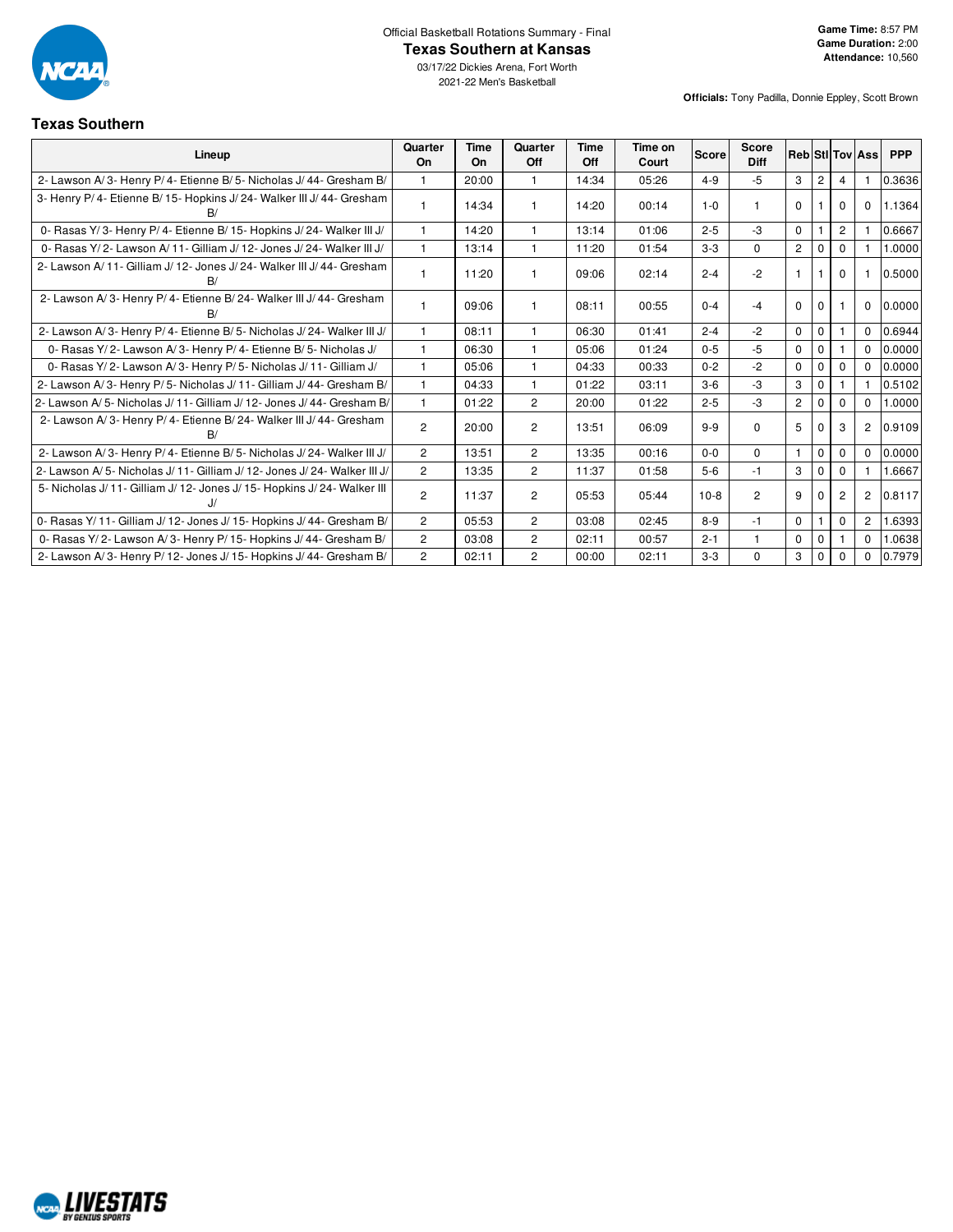

**Officials:** Tony Padilla, Donnie Eppley, Scott Brown

### **Kansas**

| Lineup                                                                                  | Quarter<br>On  | <b>Time</b><br>On | Quarter<br>Off | <b>Time</b><br>Off | Time on<br>Court | <b>Score</b> | <b>Score</b><br><b>Diff</b> |                |                |                | <b>Reb Stl Tov Ass</b> | <b>PPP</b> |
|-----------------------------------------------------------------------------------------|----------------|-------------------|----------------|--------------------|------------------|--------------|-----------------------------|----------------|----------------|----------------|------------------------|------------|
| 2- Braun C/3- Harris D/10- Wilson J/30- Agbaji O/33- McCormack D/                       | $\mathbf{1}$   | 20:00             | $\mathbf{1}$   | 14:20              | 05:40            | $9 - 4$      | 5                           | 5              | $\overline{c}$ | $\overline{4}$ | 3                      | 0.8182     |
| 2- Braun C/3- Harris D/10- Wilson J/30- Agbaji O/44- Lightfoot M/                       | $\mathbf{1}$   | 14:20             | $\mathbf{1}$   | 13:34              | 00:46            | $3 - 3$      | $\mathbf{0}$                | 0              | $\mathbf 0$    | $\Omega$       |                        | 3.0000     |
| 2- Braun C/ 10- Wilson J/ 11- Martin R/ 30- Agbaji O/ 44- Lightfoot M/                  | $\mathbf{1}$   | 13:34             | $\mathbf{1}$   | 12:16              | 01:18            | $5-0$        | 5                           | 3              | $\mathbf{1}$   | $\mathbf{1}$   | $\overline{2}$         | 1.2500     |
| 1- Yesufu J/2- Braun C/10- Wilson J/11- Martin R/44- Lightfoot M/                       | $\mathbf{1}$   | 12:16             | $\mathbf{1}$   | 11:34              | 00:42            | $0 - 3$      | $-3$                        | $\mathbf 0$    | $\mathbf 0$    | $\Omega$       | $\Omega$               | 0.0000     |
| 1- Yesufu J/ 2- Braun C/ 10- Wilson J/ 11- Martin R/ 33- McCormack D/                   | $\mathbf{1}$   | 11:34             | 1              | 10:40              | 00:54            | $2 - 0$      | $\overline{2}$              | $\mathbf{1}$   | $\mathbf{0}$   |                | $\Omega$               | 1.0000     |
| 1- Yesufu J/ 10- Wilson J/ 11- Martin R/ 30- Agbaji O/ 33- McCormack D/                 | $\mathbf{1}$   | 10:40             | $\mathbf{1}$   | 10:22              | 00:18            | $0 - 2$      | $-2$                        | $\Omega$       | $\Omega$       |                | $\Omega$               | 0.0000     |
| 2- Braun C/3- Harris D/11- Martin R/30- Agbaji O/33- McCormack D/                       | $\mathbf{1}$   | 10:22             | 1              | 05:06              | 05:16            | $15-2$       | 13                          | 6              | 3              |                | 3                      | 1.6667     |
| 2- Braun C/3- Harris D/11- Martin R/30- Agbaii O/44- Lightfoot M/                       | $\mathbf{1}$   | 05:06             | $\mathbf{1}$   | 03:30              | 01:36            | $5-2$        | 3                           | $\overline{2}$ | $\mathbf 0$    | $\Omega$       |                        | 2.0492     |
| 2- Braun C/3- Harris D/10- Wilson J/11- Martin R/44- Lightfoot M/                       | $\mathbf{1}$   | 03:30             | $\mathbf{1}$   | 03:15              | 00:15            | $0 - 0$      | $\mathbf 0$                 | 0              | $\mathbf 0$    | $\Omega$       | $\Omega$               | 0.0000     |
| 2- Braun C/3- Harris D/11- Martin R/24- Adams, Jr. K/44- Lightfoot M/                   | $\mathbf{1}$   | 03:15             | $\mathbf{1}$   | 02:17              | 00:58            | $3 - 1$      | $\overline{2}$              | $\overline{2}$ | $\mathbf 0$    | $\Omega$       |                        | 3.0000     |
| 3- Harris D/24- Adams, Jr. K/30- Agbaji O/44- Lightfoot M/55- Coleman-<br>Lands $J/$    | $\mathbf{1}$   | 02:17             | $\mathbf{1}$   | 01:22              | 00:55            | $0 - 0$      | $\Omega$                    | $\mathbf{1}$   | $\Omega$       | $\Omega$       | $\Omega$               | 0.0000     |
| 3- Harris D/21 - Clemence Z/24 - Adams, Jr. K/30 - Agbaji O/55 - Coleman-<br>Lands $J/$ | $\mathbf{1}$   | 01:22             | 1              | 00:14              | 01:08            | $0 - 2$      | $-2$                        | 3              | $\mathbf{0}$   | 1              | $\Omega$               | 0.0000     |
| 1- Yesufu J/3- Harris D/21- Clemence Z/30- Agbaji O/55- Coleman-Lands                   | $\mathbf{1}$   | 00:14             | $\overline{2}$ | 20:00              | 00:14            | $5-0$        | 5                           | $\mathbf{1}$   | $\mathbf{0}$   | $\Omega$       | -1                     | 3.4722     |
| 2- Braun C/3- Harris D/10- Wilson J/30- Agbaii O/33- McCormack D/                       | $\overline{c}$ | 20:00             | $\overline{2}$ | 17:08              | 02:52            | $4 - 5$      | $-1$                        | $\overline{2}$ | $\mathbf{0}$   | $\overline{c}$ |                        | 1.0000     |
| 2- Braun C/3- Harris D/11- Martin R/30- Agbaii O/33- McCormack D/                       | $\overline{2}$ | 17:08             | $\overline{2}$ | 13:35              | 03:33            | $5 - 4$      | $\mathbf{1}$                | 3              | $\mathbf{1}$   | $\Omega$       |                        | 0.8503     |
| 2- Braun C/3- Harris D/11- Martin R/21- Clemence Z/30- Agbaii O/                        | $\overline{2}$ | 13:35             | $\overline{2}$ | 12:36              | 00:59            | $6 - 0$      | 6                           | $\overline{2}$ | $\Omega$       | $\Omega$       |                        | 2.4590     |
| 1- Yesufu J/2- Braun C/11- Martin R/21- Clemence Z/30- Agbaii O/                        | $\overline{2}$ | 12:36             | $\overline{c}$ | 10:51              | 01:45            | $2 - 5$      | -3                          | $\overline{2}$ | $\mathbf 0$    | $\mathbf 0$    | $\mathbf{1}$           | 0.6667     |
| 1- Yesufu J/ 10- Wilson J/ 11- Martin R/ 21- Clemence Z/ 30- Agbaji O/                  | $\overline{c}$ | 10:51             | 2              | 09:28              | 01:23            | $2 - 2$      | $\Omega$                    | 3              |                | $\Omega$       | $\Omega$               | 0.6667     |
| 1- Yesufu J/ 10- Wilson J/ 11- Martin R/ 21- Clemence Z/ 55- Coleman-<br>Lands J/       | $\overline{c}$ | 09:28             | 2              | 08:48              | 00:40            | $0 - 3$      | $-3$                        | $\mathbf{1}$   | $\Omega$       | $\Omega$       | $\Omega$               | 0.0000     |
| 1- Yesufu J/ 10- Wilson J/ 11- Martin R/ 24- Adams, Jr. K/ 55- Coleman-<br>Lands J/     | $\overline{2}$ | 08:48             | $\overline{2}$ | 07:34              | 01:14            | $0 - 5$      | $-5$                        | $\Omega$       | $\mathbf 0$    | 1              | $\Omega$               | 0.0000     |
| 2- Braun C/3- Harris D/10- Wilson J/30- Agbaji O/33- McCormack D/                       | $\overline{2}$ | 07:34             | $\overline{2}$ | 03:08              | 04:26            | $13-8$       | 5                           | 5              | $\mathbf{0}$   | $\overline{c}$ | 3                      | 1.6250     |
| 1- Yesufu J/11- Martin R/21- Clemence Z/24- Adams, Jr. K/55- Coleman-<br>Lands J/       | $\overline{2}$ | 03:08             | $\overline{2}$ | 02:47              | 00:21            | $1 - 0$      | $\mathbf{1}$                | $\mathbf 0$    | $\mathbf 0$    | $\Omega$       | $\Omega$               | 1.1364     |
| 1- Yesufu J/ 12- Teahan C/ 21- Clemence Z/ 24- Adams, Jr. K/ 55-<br>Coleman-Lands J/    | $\overline{2}$ | 02:47             | $\overline{2}$ | 00:00              | 02:47            | $3-5$        | $-2$                        | $\overline{2}$ | $\mathbf 0$    | 1              | -1                     | 0.6000     |

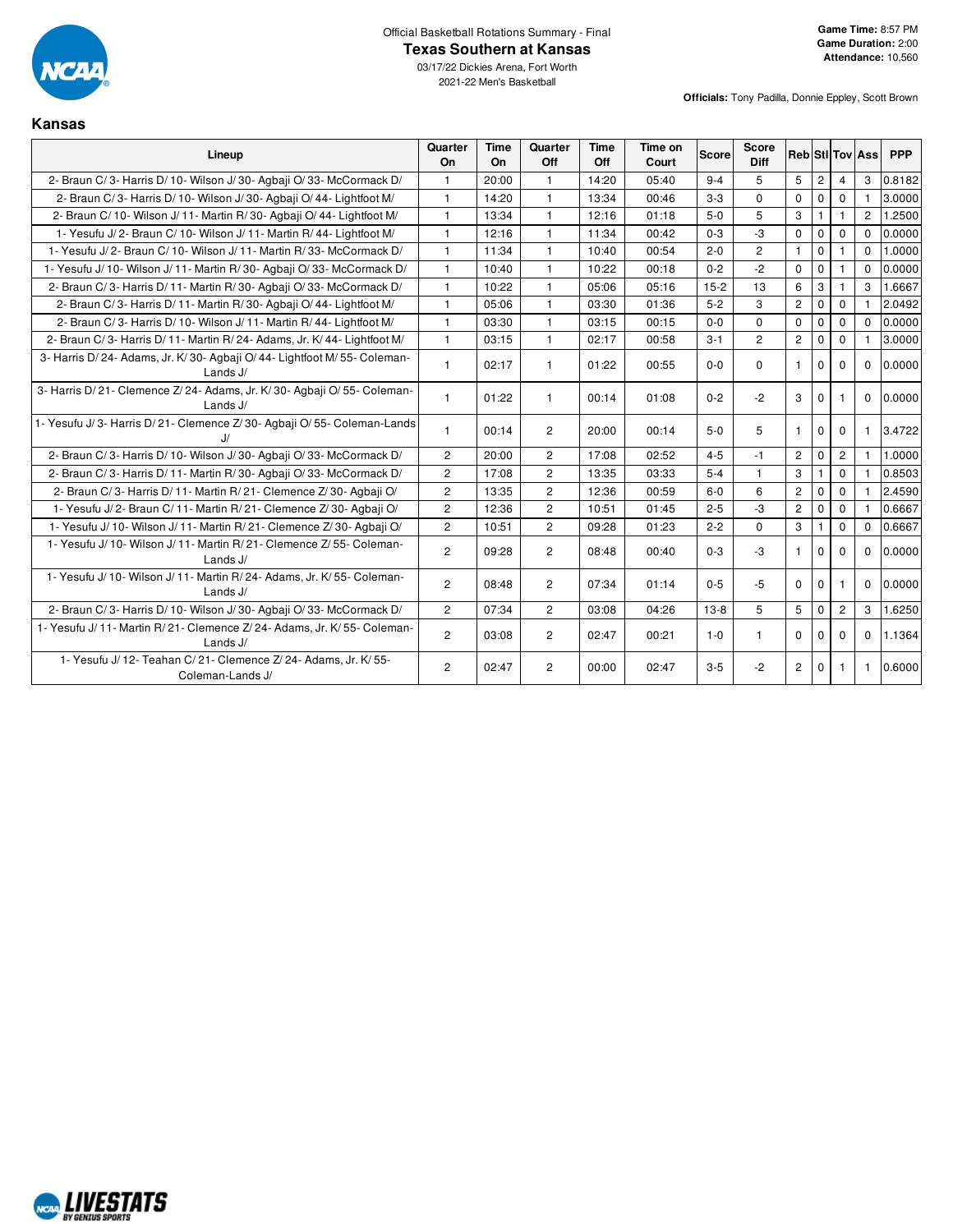

**Officials:** Tony Padilla, Donnie Eppley, Scott Brown

# **Texas Southern**

| Lineup                                                                      | <b>Time</b> | <b>Score</b> | <b>Score Diff</b> | Pts/Min | <b>Reb</b>     | Stl I          | Tov            | <b>Ass</b>     | <b>PPP</b> |
|-----------------------------------------------------------------------------|-------------|--------------|-------------------|---------|----------------|----------------|----------------|----------------|------------|
| 2- Lawson A/3- Henry P/4- Etienne B/24- Walker III J/44- Gresham B/         | 07:04       | $9 - 13$     | -4                | 1.2736  | 5.             | 0              | 4              | $\overline{2}$ | 0.7576     |
| 5- Nicholas J/ 11- Gilliam J/ 12- Jones J/ 15- Hopkins J/ 24- Walker III J/ | 05:44       | $10-8$       | $\overline{2}$    | 1.7442  | 9              | $\Omega$       | $\overline{2}$ | $\overline{2}$ | 0.8117     |
| 2- Lawson A/3- Henry P/4- Etienne B/5- Nicholas J/44- Gresham B/            | 05:26       | $4 - 9$      | $-5$              | 0.7362  | 3              | $\overline{2}$ | 4              |                | 0.3636     |
| 2- Lawson A/3- Henry P/5- Nicholas J/11- Gilliam J/44- Gresham B/           | 03:11       | $3-6$        | $-3$              | 0.9424  | 3              | $\Omega$       |                |                | 0.5102     |
| 0- Rasas Y/ 11- Gilliam J/ 12- Jones J/ 15- Hopkins J/ 44- Gresham B/       | 02:45       | $8-9$        | -1                | 2.9091  | $\Omega$       |                | $\Omega$       | $\overline{2}$ | 1.6393     |
| 2- Lawson A/11- Gilliam J/12- Jones J/24- Walker III J/44- Gresham B/       | 02:14       | $2 - 4$      | $-2$              | 0.8955  |                |                | $\Omega$       |                | 0.5000     |
| 2- Lawson A/3- Henry P/12- Jones J/15- Hopkins J/44- Gresham B/             | 02:11       | $3-3$        | $\mathbf 0$       | 1.3740  | 3              | $\Omega$       | $\Omega$       | 0              | 0.7979     |
| 2- Lawson A/5- Nicholas J/11- Gilliam J/12- Jones J/24- Walker III J/       | 01:58       | $5-6$        | -1                | 2.5424  | 3              | 0              | 0              |                | 1.6667     |
| 2- Lawson A/3- Henry P/4- Etienne B/5- Nicholas J/24- Walker III J/         | 01:57       | $2 - 4$      | $-2$              | 1.0256  |                | $\Omega$       |                | $\Omega$       | 0.5155     |
| 0- Rasas Y/2- Lawson A/11- Gilliam J/12- Jones J/24- Walker III J/          | 01:54       | $3-3$        | $\Omega$          | 1.5789  | $\overline{2}$ | $\Omega$       | $\Omega$       |                | 1.0000     |
| 0- Rasas Y/2- Lawson A/3- Henry P/4- Etienne B/5- Nicholas J/               | 01:24       | $0 - 5$      | -5                | 0.0000  | $\Omega$       | $\Omega$       |                | $\Omega$       | 0.0000     |
| 2- Lawson A/5- Nicholas J/11- Gilliam J/12- Jones J/44- Gresham B/          | 01:22       | $2 - 5$      | -3                | 1.4634  | $\overline{2}$ | $\Omega$       | $\Omega$       | 0              | 1.0000     |
| 0- Rasas Y/3- Henry P/4- Etienne B/15- Hopkins J/24- Walker III J/          | 01:06       | $2 - 5$      | -3                | 1.8182  | $\Omega$       |                | $\overline{c}$ |                | 0.6667     |
| 0- Rasas Y/2- Lawson A/3- Henry P/15- Hopkins J/44- Gresham B/              | 00:57       | $2 - 1$      |                   | 2.1053  | $\Omega$       | $\Omega$       |                | $\Omega$       | 1.0638     |
| 0- Rasas Y/2- Lawson A/3- Henry P/5- Nicholas J/11- Gilliam J/              | 00:33       | $0 - 2$      | $-2$              | 0.0000  | $\Omega$       | $\Omega$       | $\Omega$       | 0              | 0.0000     |
| 3- Henry P/4- Etienne B/15- Hopkins J/24- Walker III J/44- Gresham B/       | 00:14       | $1 - 0$      |                   | 4.2857  | 0              |                |                |                | 1.1364     |